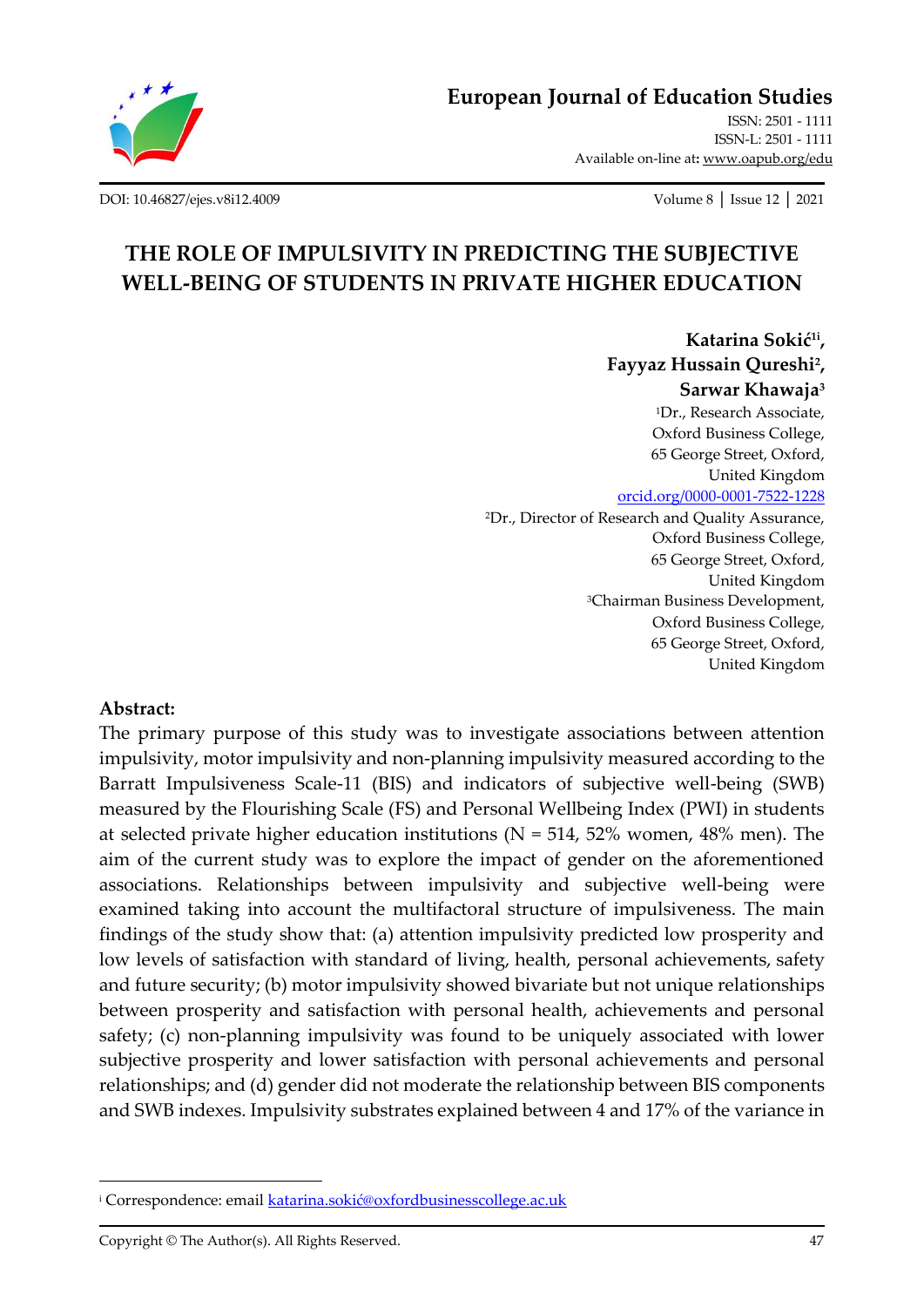subjective well-being indexes. In sum, the results showed that the three components of impulsivity are distinct yet partially overlapping.

**Keywords:** attention impulsivity, motor impulsivity, non-planning impulsivity, subjective well-being, private higher education

# **1. Introduction**

Impulse control, good behavioural regulation, and emotional stability are some of the key prerequisites for personal well-being, life satisfaction, and overall health. Furthermore, these personal qualities and abilities are a prerequisite for success in private and business life. Poor impulse control is related to high impulsivity and often leads to violations and consequently problems with the community and the law. Impulsivity is a relatively stable personality trait characterized by a constellation of cognitive, behavioural and emotional features including a low inhibitory control, irresponsibility, impatience, a lack of planfulness and foresight, alienation and distrust, often linked to socially deviant behaviours (e.g., Moeller et al., 2001; Stanford et al., 2009). Impulsivity is considered to be a complex psychological construct involving attention deficits, motor restlessness, and lack of planning (Patton et al., 1995).

Impulse control problems are reflected in many areas of life, including quality of life, academic achievement, the standard of living. Previous studies (Lozano & Pérez, 2014; Vigil-Coleṭ & Morales-Vives, 2005) showed that impulsivity was negatively related to intelligence and academic performance (especially among bright students). However, both of these studies have shown that impulsivity is a moderator between individuals' resources and their achievements.

In terms of personality, disinhibition can be viewed as a link between impulsivity and negative affectivity is disinhibition (e.g., Krueger, 1999a; Sher and Trull, 1994). Prominent behavioural manifestations of disinhibition are irresponsibility, impatience, impulsive action leading to negative outcomes, alienation from others and distrust of others, aggression (especially reactive) (Patrick & Drislane, 2015; Patrick et al., 2009).

There is a broad consensus that impulsivity plays an important role in some forms of aggressive behaviour and in self-harm (e.g., Coccaro et al., 2010; Coccaro et al., 2005; Eronenet al., 1996; Paris, 2005). Many authors emphasized that impulsivity is a major component of undesirable and socially unacceptable behaviour in the constellation of personality traits (e.g., Krueger et al., 2007; Patrick & Bernat, 2009). Numerous studies showed that impulsivity is related to maladaptive traits associated with externalized problems (e.g., antisociality, aggressive behaviour toward others, impulsive buying, disinhibition, uncontrolled gambling, hypersexuality (Smith et al., 2006; Sokić et al., 2021; Sokić, 2017).

Impulsivity is a significant predictor of different types of risky behaviours (Bakhshani, 2014), and impulsive acts usually occur in response to the failure of individuals to resist calls or temptations arising from internal or external stimuli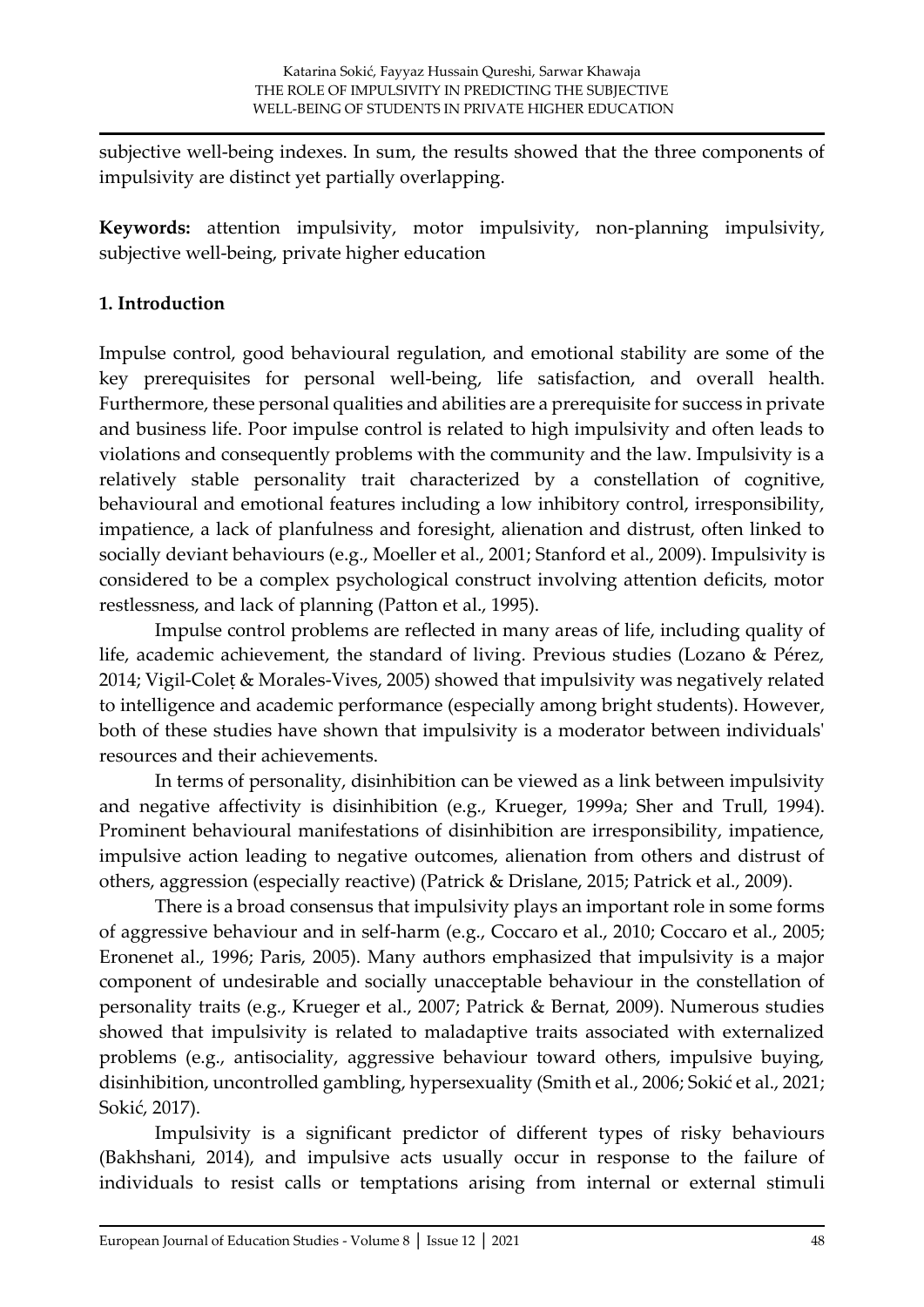(American Psychiatric Association, 2013). Externalisation includes a wide range of pathological behaviours including childhood behavioural problems, adult crime, and aggression, and various forms of addiction (Krueger et al., 2007; Young et al., 2000). Research shows that different forms of externalization are associated with antisocial deviations. For example, the impulsive Antisocial Factor contained in PPI-R shows a strong association with externalized psychopathy factor (Blonigen et al., 2005). On the other hand, impulsivity is associated with internalised difficulties such as anxiety, suicidality, depression, self-harming, substance abuse (Swann et al., 2005; Swann et al., 2008; Lane et al., 2007). In the student population, impulsivity is associated with grandiose and vulnerable narcissism, negative affect, difficulties with completing activities, irritability, anxiety, difficulty concentrating, reactive and proactive agression (Hecht & Latzman, 2015; Malesza & Kaczmarek, 2018; Sperry, 2016). As we can see from the above studies, impulsivity is mostly associated with negative outcomes. This paper examined the role of impulsivity in positive outcomes such as flourishing and personal well-being that include satisfaction with different aspects of life. These relationships have not been sufficiently examined, especially given that impulsivity is a complex multidimensional psychological construct and that the dimensions of impulsivity have different separate relationships with external positive outcomes.

# **1.1. Impulsivity as a multifactorial psychological construct**

Some of the most dominant models of impulsivity are the Barratt model of impulsivity (Barratt, 1993) and the UPPS-P model (Cyders et al., 2007; Whiteside & Lynam, 2001). Both of them has been developed based on a multifactorial understanding of impulsivity. According to the Barratt's model, three second-order factors reflect impulsivity's three theoretical dimensions: attentional impulsivity, motor impulsivity, and non-planning impulsivity (Patton et al., 1995). Attentional impulsivity refers an inability to focus attention, motor impulsivity involves acting without thinking, and non-planning impulsivity reflects a lack of future orientation or forethought.

In order to explore the structure of impulsivity that includes different theoretical approaches and models, Whiteside and Lynam (2001) factorized several scales of impulsivity and obtained four factor structure of impulsivity which includes urgency (tendency to commit rash or regrettable actions as a result of negative affect), lack of premeditation (tendency to act without thinking or planning), lack of perseverance (inability to remain focused on a task and boredom intolerance), and sensation seeking (tendency to seek excitement and adventure, see Whiteside & Lynam, 2001). Subsequently, Cyders et al. (2007) renamed urgency scale into negative urgency and add positive urgency subscale which refers to impulsive behavior arising from positive affect.

All three BIS subscales were negatively correlated with conscientiousness, motor impulsivity was positively related to extraversion, whereas attentional impulsivity was positively related to neuroticism (Lange et al., 2017). Malesza & Ostaszewski (2016) found that the Dark Triad subscales of narcissism, which is positively associated with happiness (Paulhus & Williams, 2002) positively correlated with all subscales of the BIS-11. In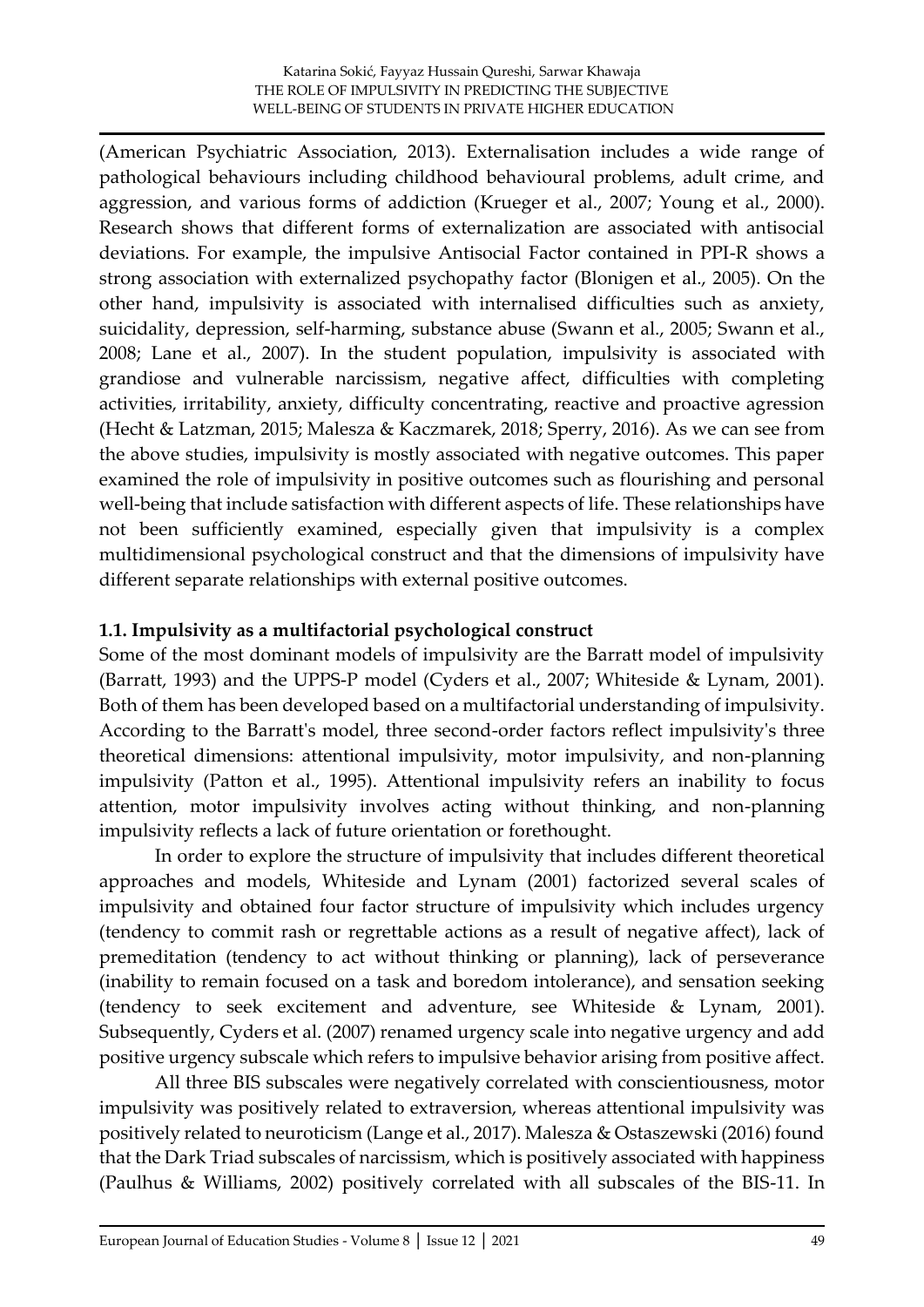contrast, psychopathy positively correlated with attention and motor impulsivity. Additionally, boldness as a marker of psychological well-being and correlate of adaptive functioning in triarchic model of psychopathy (Patrick & Drislane, 2015) was predicted low attentional and low non-planning impulsivity (Gatner et al., 2016).

The role of different impulsivity dimensions in multidimensional frameworks of personality is not well explored. Research has shown that all three BIS subscales are negatively correlated with conscientiousness, motor impulsivity is positively related to extraversion, whereas attentional impulsivity is positively related to neuroticism (Lange et al., 2017). The results of derivation the UPPS from the Five-Factor Model of Personality have shown that negative urgency is associated with the impulsiveness facet of neuroticism, lack of premeditation with the low deliberation facet of conscientiousness, lack of perseverance with the low self-discipline facet of conscientiousness, and sensation seeking with the excitement seeking facet of extraversion (Whiteside & Lynam, 2001). Previous research on non-forensic (i.e., student and community) populations suggested that impulsivity may be conceived of as extreme variants of normal personality traits. Studies showed that people with a high level of impulsivity have problems in interpersonal relationships, problems in establishing stable partnerships. Further, the impulsivity often leads to deprresive episodes, interruptions in education, changing jobs, and risky decisions often associated with seeking instant gratification regardless of future consequences (Lozano et al., 2014; Rodriguez-Jimenez et al., 2006; Swann et al., 2008; Stanford et al., 2009).

## **1.2. Impulsivity and subjective well-being – Literature review**

Subjective well-being (SWB) is a common term for diverse concepts ranging from momentary moods to happiness and life satisfaction (Diener, 1999; Diener et al., 2003; Diener et al., 2002). SWB represents a cognitive process in which the individual perception of one's general aspects of life is used as an evaluation criterion (Pavot & Diener, 2008). The components of SWB are organised hierarchically: at the highest level, SWB reflects a general evaluation of a person's life; at the next highest level, SWB is composed of positive affect, negative affect, satisfaction and domain satisfaction (Dieneret al., 2003).

At first glance, impulsivity could be negatively related to life satisfaction. Namely, impulsivity is associated with an unhealthy lifestyle such as addictive, risky and hedonistic behaviours (Goodwin et al., 2017; Loxton & Dawe, 2001). This lifestyle predicts low subjective well-being. Furthermore, impulsivity is positively associated with negative correlates of happiness, such as mood disorders (Swann et al., 2008), suicide attempts (Dougherty et al., 2004), depression (Van Den Eynde et al., 2008) and anxiety (Xiaet al., 2017). Furthermore, Impulsivity is related to socially unacceptable behaviours like aggression (Houston et al., 2003), and destructive communication (Tan et al., 2017). Therefore, in the long run, impulsive individuals have impaired social and intimate relationships. Successful close relationships are an essential component of life satisfaction and happiness (Demir, 2010). Previous research has shown that impulsivity is associated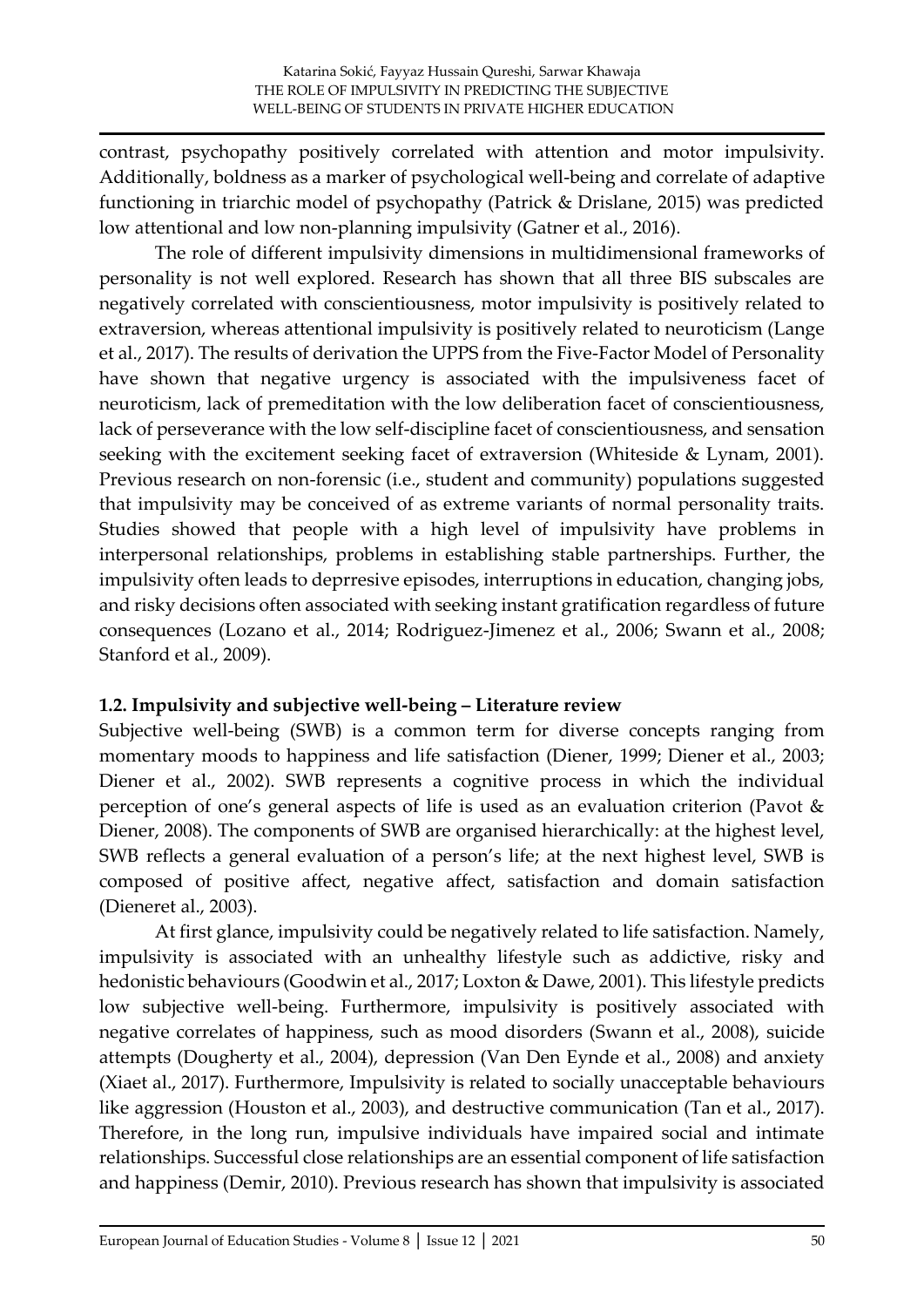with unhealthy (pathological) love (Sophia et al., 2009) and low one's own and partner's marital satisfaction (Tan et al., 2017). Additionally, impulsivity traits correlated negatively with self-regulation positively related to subjective well-being and positive affect (Hofmann et al., 2014).

SWB is considered to be a hallmark of mental health (Fredrickson, 1998). Impulsivity per se is a diagnostic criterion for a wide range of mental disorders including attention-deficit/hyperactivity disorder (ADHD), borderline personality disorder, bulimia, antisocial personality disorder (APA 2013) and therefore is expected to be related to poorer SWB.

The relationship between impulsivity and SWB is intriguing but has not been sufficiently explored, so it is still unclear what role impulsivity plays in an individual's subjective well-being. Previous research has found that rash impulsivity measured by a short version of the Barratt Impulsivity Scale (BIS-11; Spinella, 2007) was negatively associated with SWB (Goodwin et al., 2017). However, to the best of our knowledge, the relationship between certain impulsivity dimensions and personal well-being indicators has not been examined so far.Given these gaps, the impact of impulsivity as a multidimensional construction on flourishing and different aspects of life satisfaction will be examined in a sample of students in private higher education. The private higher education sector is growing globally (Qureshi & Khawaja, 2021). Moreover, it, therefore,deserves special attention due to its specifics. This student population is growing and therefore deserves special attention due to its specifics. Namely, these are often international students who pay for their education, which entails studying full time and part time work. In such circumstances, which are also affected by the COVID 19 pandemic (Qureshi et al., 2020), work-life balance is important factor for both academic and personal success and subjective well-being.

#### **1.3. The current study and hypotheses**

The current study aimed to examine the relationship between the different dimensions of impulsivity (i.e. attentional impulsivity, motor impulsivity, and non-planning impulsivity) as indexed by the BIS-11 and indicators of SWB (flourishing and personal wellbeing index) in the student population in private higher education. A secondary aim was to investigate the relation between impulsivity and SWB according to gender.

Previous study shown that attentional impulsivity is related to measures of maladaptive functioning such as neuroticism (Lange et al., 2017), manic and depressive episodes (Swann et al., 2008), and suicide attempts (Dougherty et al., 2004). In line with these findings, we predicted that attentional impulsivity would be associated with low SWB (Hypothesis 1). Based on empirical evidence showing that motor impulsivity is related to low conscientiousness (Malesza & Ostaszewski, 2016), low impulsive control, low planning, and organisation (Spinella, 2005), we predicted that motor impulsivity would be related to low SWB (Hypothesis 2). Since non-planning impulsivity includes lack of premeditation (e.g., acting at the moment without regard to consequences) and is associated with substance abuse (Skinner et al., 2004; Dom et al., 2006), and depressive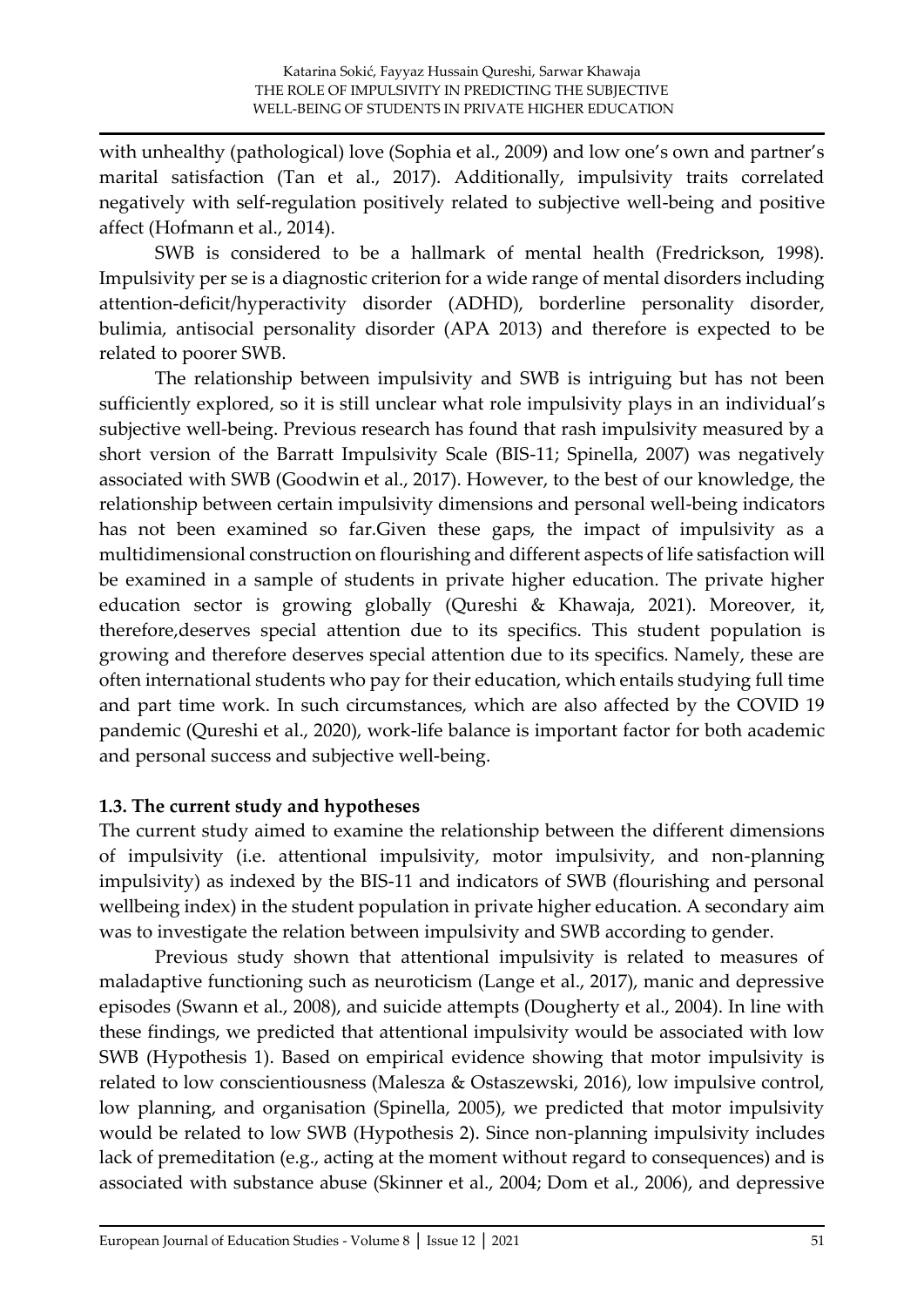episodes (Swann et al., 2008) we hypothesized that non-planning impulsivity would be associated with low SWB (Hypothesis 3).

Previous research showed no significant gender differences on each of the BIS subscales (e.g., Malesza & Ostaszewski, 2016) as well BIS-11 total scores (e.g., Patton et al., 1995), as such, we expected to find similar results in the current study. Correlations between BIS-11 subscales and the SWB indexes were examined separately in men and women to determine whether correlations for BIS subscales with criterion measures differ depending on gender.

### **2. Materials and method**

### **2.1. Participants and procedure**

The sample consisted of 557 students from various private universities and colleges in Croatia Unfortunately, the questionnaires of 43 participants were excluded from analyses due to missing data, and thus the final sample comprised 514 students (52% woman, 48% men), ranging in age from 19 to 36 (*M* = 22 and *SD* = 1.78). Table 1 shows the frequencies of students from different study programs who participated in the study. The survey was conducted in the period from May 2020 to January 2021. The study protocol was approved by the Ethics Committee from the Department of Psychology, Faculty of Humanities and Social Sciences, University of Zagreb.

Participation was on a voluntary basis and students gave their written consent before completing the study. They were asked to complete a battery of self-report measures anonymously and received no course credit compensation for their participation. Participants were informed that they could withdraw from the research at any time and that the results will be presented only for groups.

|                                      | $\circ\circ$ |        |  |  |
|--------------------------------------|--------------|--------|--|--|
|                                      |              | $\%$   |  |  |
| Finance                              | 153          | 30,0   |  |  |
| Digital marketing                    | 37           | 7,2    |  |  |
| Computing                            | 178          | 34,6   |  |  |
| System engineering                   | 25           | 4,9    |  |  |
| Design and communications management | 41           | 8,0    |  |  |
| Software engineering                 | 52           | 10,1   |  |  |
| Visual communications design         | 28           | 5,2    |  |  |
| Total                                | 514          | 100,0% |  |  |

**Table 1:** Frequencies of students from different study proggrame

#### **2.2. Measures**

#### **2.2.1. Barratt Impulsiveness Scale-11 (BIS-11)**

The Barratt Impulsiveness Scale-11 (BIS-11; Patton et al., 1995) is a 30-item self-report measure of impulsivity's personality/behavioural construct.. It consists of six first order factors: attention (5 items), motor (7 items), self-control (6 items), cognitive complexity (5 items), perseverance (4 items) and cognitive instability (3 items). Three BIS-11 second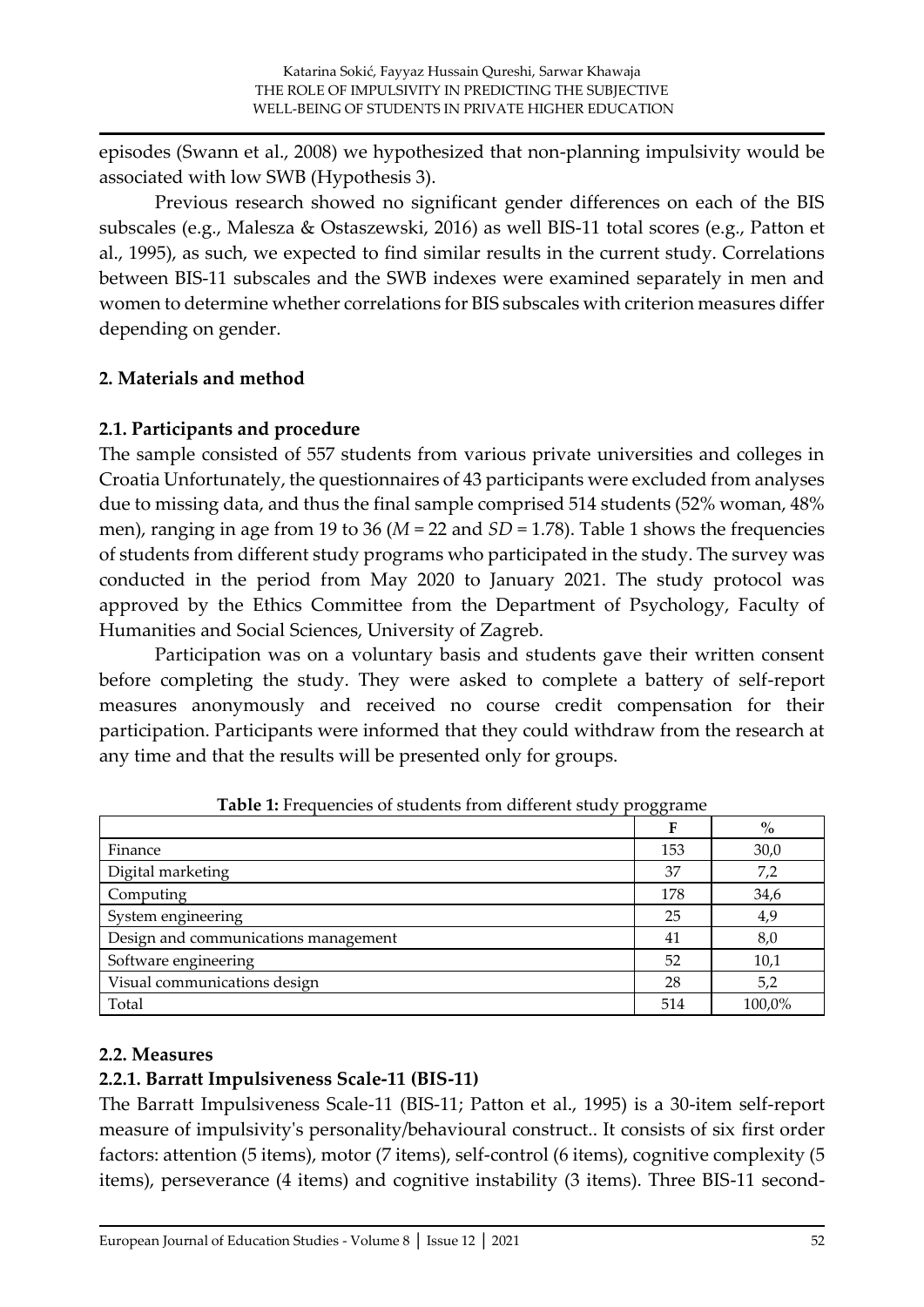order factors are attention impulsivity (attention and cognitive instability) (e.g., *I don't "pay attention"*), motor impulsivity (motor and perseverance) (e.g., *I do things without thinking*), and non-planning impulsivity (self-control and cognitive complexity) (e.g., *I am more interested in the present than the future*). A total score is obtained by summing the second-order factors. The items are answered using a 5-point Likert scale ranging from rarely/never to almost always Cronbach's  $\alpha$  coefficients in the current study were .78, .60, .62, and .63 for the BIS sum score and the three subscales (attention, motor and nonplanning), respectively.

## **2.2.2. Flourishing scale (FS)**

Subjective well-being was measured by the Flourishing Scale (FS; Diener et al., 2010). The FS consists of eight items (e.g., *My social relationships are supportive and rewarding, I am engaged and interested in my daily activities, I am competent and capable in the activities that are important to me*) to measure a person's overall well-being conceptualised as socialpsychological prosperity in important aspects of functioning, such as relationships, selfesteem, purpose, and optimism. A total of eight items were answered using a 7-point scale, ranging from 1 (strongly disagree) to 7 (strongly agree). A high score indicates good psychological resources and strength. In the current study, the scale has been reported to have high levels of internal consistency (Cronbach's  $\alpha$  =.86).

# **2.2.3. Personal Wellbeing Index - (PWI)**

Personal well-being was measured using the PWI (International Wellbeing Group, 2013). The PWI consists of seven items, for which participants are asked to indicate their level of satisfaction with each of seven variety of life domains. Each domain makes a unique contribution to the explained variance of PWI. The PWI domains assessed include the standard of living, health, achieving in life, relationships, safety, community connectedness, and future security. Items are scored using a 10-point Likert-type scale ranging from 1 (very very unsatisfied) to 10 (very dissatisfied). A total of eight items were answered using a 7-point scale, ranging from 1 (strongly disagree) to 7 (strongly agree). Internal consistency of the PWI was good in the present study (Cronbach's = 0.84).

# **2.3. Statistical analysis**

The relationship between three dimensions of impulsivity and SWB indicators was investigated through zero-order correlations. The contribution of impulsivity in the prediction of SWB was explored through hierarchical multiple regression analysis in which scores for the three BIS subscales were entered as predictors of criterion variables consisting of the Flourishing scale and Personal Wellbeing Index. In all regression models, gender and age was entered at Step 1, and BIS subscales at Step 2. To explore the impact of gender on the predicted associations, a series of hierarchical linear regression models were computed using each criterion measure as the dependent variable. The scores on the BIS-11 subscales and gender were entered as predictors at Step 1, and Gender x BIS-11 subscales interaction entered separately in Step 2.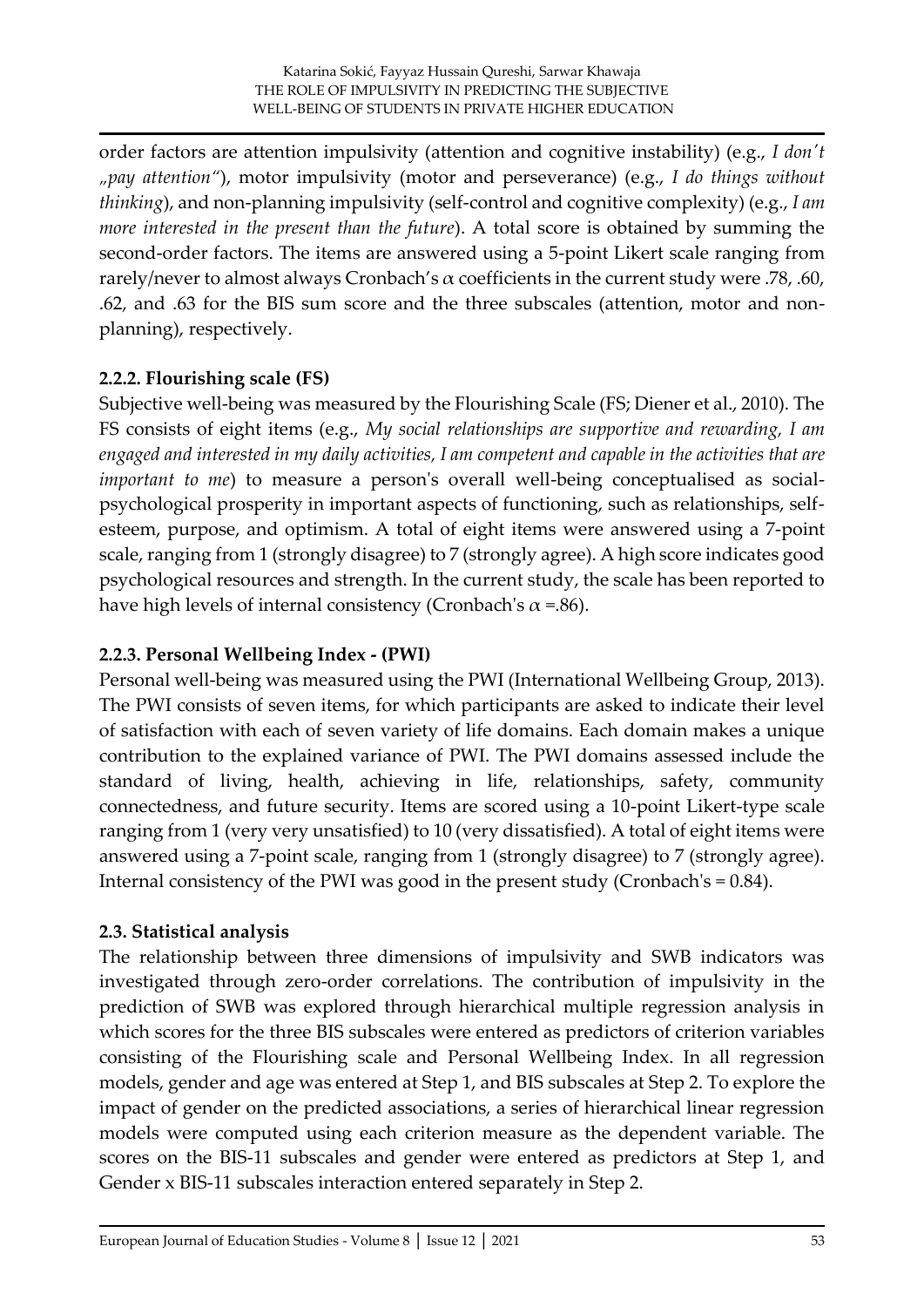#### **3. Results**

# **3.1. Descriptive statistics**

Descriptive statistics for all variables are reported in Table 2. As we can see above, all scales demonstrated adequate internal consistency except for the impulsivity subscale. The BIS subscales had some lower internal consistency than optimal which is similar to previous studies (e.g. Gatner et al., 2016; Lange et al., 2017). However, reliabilities of the BIS-11 subscales in some other studies were optimal (e.g., Malesza & Ostaszewski, 2016). Thus, it seems that the reliabilities of the scales vary across the studies, and, therefore, further checks on the psychometric characteristics of this instrument are needed.

In line with previous findings (Patton et al., 1995) the BIS subscales were correlated significantly with one another from .51 to 36 ( $p < .01$ ).

|                              | Men $(N = 247)$ |      | Woman $(N=267)$ |      | F(1,512) |
|------------------------------|-----------------|------|-----------------|------|----------|
|                              | М               | SD   | М               | SD   |          |
| BIS-11 Total                 | 62.15           | 8.81 | 62.45           | 9.87 | .12      |
| <b>Attention Impulsivity</b> | 17.63           | 3.32 | 16.98           | 3.62 | 4.48     |
| Motor Impulsivity            | 22.41           | 3.85 | 22.42           | 4.42 | .00.     |
| Non-Planning Impulsivity     | 22.12           | 4.27 | 23.05           | 4.39 | 5.93     |
| Flourishing                  | 44.21           | 6.78 | 45.50           | 6.83 | 4.62     |
| <b>PWI</b> Total             | 56.31           | 8.99 | 57.84           | 8.30 | 4.05     |
| Standard of Living           | 8.19            | 1.78 | 8.16            | 1.80 | .03      |
| Personal Health              | 8.01            | 2.07 | 8.12            | 1.99 | .42      |
| Achieving in Life            | 7.53            | 1.79 | 8.02            | 1.67 | $10.42*$ |
| Personal Relationships       | 7.98            | 1.63 | 8.44            | 1.56 | 10.99*   |
| Personal Safety              | 8.40            | 1.65 | 8.51            | 1.52 | .61      |
| Community-Connectedness      | 8.44            | 1.66 | 8.70            | 1.37 | 3.73     |
| <b>Future Security</b>       | 7.77            | 1.90 | 7.89            | 1.70 | .60      |
| $*_p$ < .01                  |                 |      |                 |      |          |

**Table 2:** Descriptive statistics and gender differences for all variables

Concerning gender, two PWI domains (achieving in life and personal relationships) were significantly higher in women (Table 2), while on flourishing, impulsivity subscales, and on other five PWI domains (standard of living, personal health, personal safety, community-connectedness, future security), and on the impulsivity subscales there were no statistically significant gender differences. Besides, there were no significant differences in correlations between BIS subscales and the SWB indexes across gender tested via Fisher *r*-to-*z* transformation (see Table 3 and Table 4).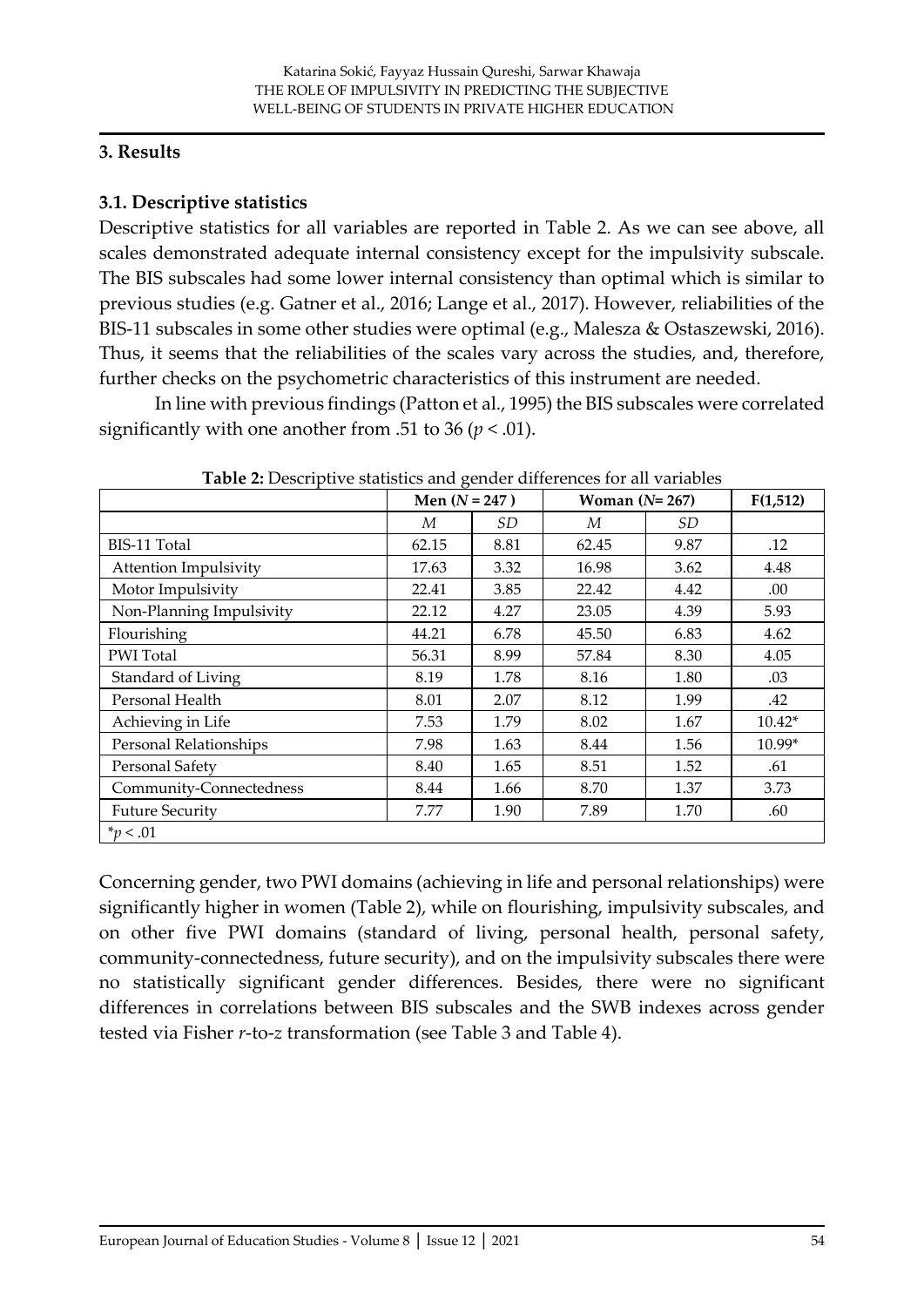# Katarina Sokić, Fayyaz Hussain Qureshi, Sarwar Khawaja THE ROLE OF IMPULSIVITY IN PREDICTING THE SUBJECTIVE

|                         | Attention     |        | Motor          |        | Non-Planning |        |  |
|-------------------------|---------------|--------|----------------|--------|--------------|--------|--|
|                         | Impulsivity   |        | Impulsivity    |        | Impulsivity  |        |  |
|                         | $\mathcal{Z}$ |        | $\overline{z}$ | п      | z            |        |  |
| Flourishing             | $-1.27$       | 0.2041 | 0.00           | 1.0000 | $-0.78$      | 0.4354 |  |
| <b>PWI</b> Total        | $-0.36$       | 0.7188 | 0.80           | 0.4237 | $-0.70$      | 0.4839 |  |
| Standard of Living      | $-0.12$       | 0.9045 | 0.57           | 0.5687 | $-0.23$      | 0.8181 |  |
| Personal Health         | 0.12          | 0.9045 | 1.27           | 0.2041 | 0.23         | 0.8181 |  |
| Achieving in Life       | $-2.08$       | 0.0375 | $-0.58$        | 0.5619 | 0.24         | 0.8103 |  |
| Personal Relationships  | $-0.23$       | 0.8181 | 0.79           | 0.4295 | $-1.04$      | 0.2983 |  |
| Personal Safety         | 0.23          | 0.8181 | 0.93           | 0.3524 | $-0.46$      | 0.6455 |  |
| Community-Connectedness | $-0.11$       | 0.9124 | 0.45           | 0.6527 | $-1.60$      | 0.1096 |  |
| <b>Future Security</b>  | 0.34          | 0.7339 | 0.56           | 0.5755 | $-0.80$      | 0.4237 |  |

WELL-BEING OF STUDENTS IN PRIVATE HIGHER EDUCATION

Consistent with prediction, all three impulsivity dimensions are negatively related to flourishing in both men and women. However, only attentional and motor impulsivity was negatively associated with both Flourishing and PWI Total. As predicted, attentional impulsivity was negatively related to PWI domains standard of living, personal health, achieving in life, and personal safety in both men and women (Hypotheses 1). Contrary to expectation, attentional impulsivity was not related to satisfaction with personal relationships, personal safety, and future security in both men (Table 4).

Hypothesis 2 was partially confirmed. In line with expectation motor impulsivity was negatively related to flourishing. However contrary to expectation it was unrelated to the PWI Total and most of the PWI domain (standard of living, personal relationships, community-connectedness, and future security). Only in women, motor impulsivity was statistically significantly negatively related to personal health and personal safety, while in men these correlations are statistically insignificant. PWI domain achieving in life was negatively related to motor impulsivity only in men but not in women.

In line with the prediction (Hypotheses 3), non-planning impulsivity was negatively associated with Flourishing, PWI Total, and PWI domain achieving in life in both genders. Contrary to prediction, non-planning impulsivity was not associated with a standard of living and personal health domain in both men and women. Only in men, non-planning impulsivity was negatively related to personal relationships, personal safety, and community-connectedness.

Despite these differences in bivariate correlations, gender did not moderate the relationship between BIS subscales and SWB indexes, and therefore all data are reported using the total sample.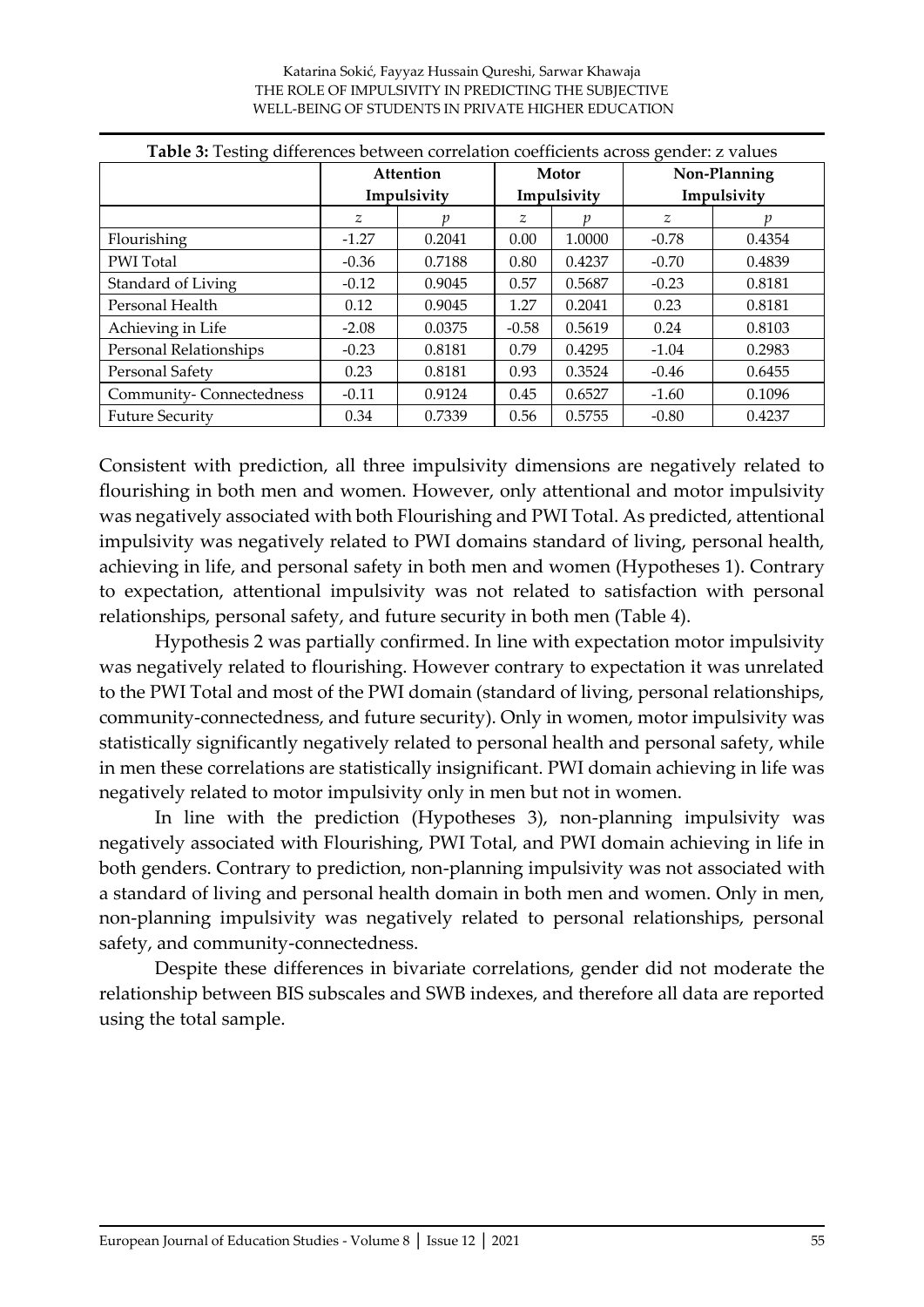#### Katarina Sokić, Fayyaz Hussain Qureshi, Sarwar Khawaja THE ROLE OF IMPULSIVITY IN PREDICTING THE SUBJECTIVE WELL-BEING OF STUDENTS IN PRIVATE HIGHER EDUCATION

| P We and Flourishing scale in Men ( $N = 247$ ) and Woman ( $N = 267$ ) |             |          |         |             |              |          |  |  |
|-------------------------------------------------------------------------|-------------|----------|---------|-------------|--------------|----------|--|--|
|                                                                         | Attention   |          | Motor   |             | Non-Planning |          |  |  |
|                                                                         | Impulsivity |          |         | Impulsivity | Impulsivity  |          |  |  |
|                                                                         | Men         | Woman    | Men     | Woman       | Men          | Woman    |  |  |
| Flourishing                                                             | $-.38**$    | $-.28**$ | $-17*$  | $-.17*$     | $-.39**$     | $-.33**$ |  |  |
| PWI Total                                                               | $-.26**$    | $-.23**$ | $-.08$  | $-15$       | $-.23**$     | $-17*$   |  |  |
| Standard of Living                                                      | $-19*$      | $-.18*$  | $-.04$  | $-.09$      | $-.07$       | $-.05$   |  |  |
| Personal Health                                                         | $-18*$      | $-.19*$  | $-.09$  | $-.20*$     | $-.11$       | $-.13$   |  |  |
| Achieving in Life                                                       | $-.36**$    | $-.19*$  | $-.19*$ | $-14$       | $-.25**$     | $-.27**$ |  |  |
| Personal Relationships                                                  | $-.14$      | $-.12$   | .01     | $-.06$      | $-.20*$      | $-.11$   |  |  |
| Personal Safety                                                         | $-.18*$     | $-.20*$  | $-.12$  | $-.20*$     | $-18*$       | $-.14$   |  |  |
| Community-Connectedness                                                 | $-.11$      | $-.10$   | .03     | $-.01$      | $-.18*$      | $-.04$   |  |  |
| <b>Future Security</b>                                                  | $-.12$      | $-.15$   | .00.    | $-.05$      | $-16$        | $-.09$   |  |  |
| $*p < .01, **p < .001$                                                  |             |          |         |             |              |          |  |  |

#### **Table 4:** Zero-order Pearson Correlations between the BIS Scales and  $PML$  and  $F$ lourishing scale in Men  $(N - 247)$  and  $M_{CDM2}$   $(N - 267)$

# **3.2. Associations between BIS subscales and SWB indexes**

Table 5 shows relations between the BIS subscales and SWB indexes on the total sample. After controlling for gender and age, results indicated that BIS total scores contributed significantly in explaining all SWB indexes.. In percentage terms, all impulsivity dimensions accounted uniquely for total score variance in SWB indexes as follows: 15% in flourishing, 9% in PWI total, 4% in the standard of living, 4% in personal health, 14% in achieving in life, 5% in personal relationships, 6% in personal safety, 4% in communityconnectedness, and 4% in future security.

As expected, on the total sample attention impulsivity showed expected significant negative associations with flourishing (*r* = -.33, *p* < .001), PWI total scores (*r* = -.25, *p* < .001), the standard of living (*r* = -.18, *p* < .001), personal health (*r* = -.19, *p* < .001), achieving in life (*r* = -.28, *p* < .001), personal relationships (*r* = -.14, *p* < .01), personal safety ( $r = -0.20$ ,  $p < .001$ ), and future security domains ( $r = -0.148$ ,  $p < .01$ ). Relationship between attentional impulsivity and personal relationships was reduced to nonsignificance after controlling via regression for variance shared with the other two BIS subscales ( $\beta$  = -.12, p > .01). Contrary to expectation, bivariate association, as well as regression analyses, showed the nonsignificant relationship between attention impulsiveness and community-connectedness domain  $(r = -.11, \mathbf{B} = -.13, p > .01)$ .

Consistent with the prediction, motor impulsivity showed significant but modest negative associations with flourishing (*r* = -.17, *p* < .001), and three PWI domains (personal health, achieving in life and personal safety). However, these associations between motor impulsivity and three PWI domains was reduced to nonsignificance when all BIS subscales were examined as concurrent predictors in regression analysis. Scores on PWI total, the standard of living, personal relationships, community- connectedness, and future security showed no significant negative correlations with motor impulsivity.

As predicted, non-planning impulsivity showed low-to-moderate negative associations with flourishing ( $r = -.34$ ,  $p < .001$ ), PWI total ( $r = -.19$ ,  $p < .001$ ), achieving in life ( $r = -0.24$ ,  $p < 0.001$ ), personal relationships ( $r = -0.13$ ,  $p < 0.01$ ), and personal safety domain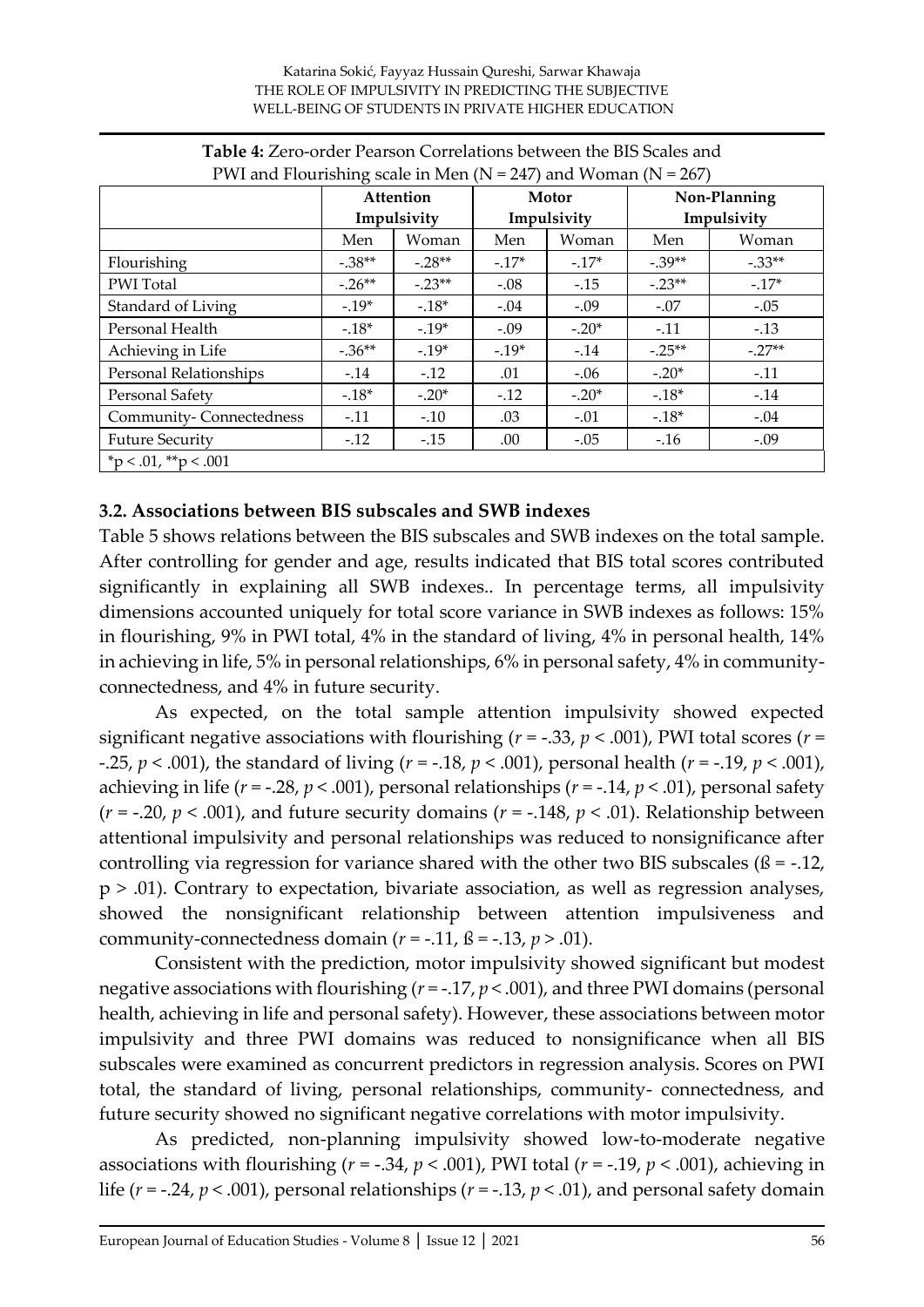(*r* = -.16, *p* < .001). However, relationship between non-planning impulsivity and PWI total score as well as personal safety dropped to nonsignificance in the regression model when all BIS subscales were examined as concurrent predictors in a regression analysis.

Unexpected, non-planning impulsivity showed negatively but onsignificant associations with standard of living  $(r = -.06, \beta = .01, p > .01)$ , personal health  $(r = -.12, \beta =$ -.01,  $p > .01$ ), community- connectedness ( $r = -.10$ ,  $\beta = -.11$ ,  $p > .01$ ), and future security domains (*r* = -.12, ß = -.11, *p* > .01).

|                                                                                                                                                                                                                                                                 |          | Attention   | Motor       |        | Non-Planning |          |          |
|-----------------------------------------------------------------------------------------------------------------------------------------------------------------------------------------------------------------------------------------------------------------|----------|-------------|-------------|--------|--------------|----------|----------|
|                                                                                                                                                                                                                                                                 |          | Impulsivity | Impulsivity |        | Impulsivity  |          |          |
|                                                                                                                                                                                                                                                                 | r        | ß           | r           | ß      | r            | ß        | $R^2$    |
| Criterion                                                                                                                                                                                                                                                       |          |             |             |        |              |          |          |
| Flourishing                                                                                                                                                                                                                                                     | $-.33**$ | $-.25**$    | $-17**$     | .07    | $-.34**$     | $-.29**$ | $.17**$  |
| PWI Total                                                                                                                                                                                                                                                       | $-.25**$ | $-.22**$    | $-.12$      | .05    | $-.19**$     | $-.13$   | $.09**$  |
| Standard of Living                                                                                                                                                                                                                                              | $-.18**$ | $-.21**$    | $-.07$      | .04    | $-.06$       | .01      | $.04**$  |
| Personal Health                                                                                                                                                                                                                                                 | $-19**$  | $-14*$      | $-15*$      | $-.06$ | $-.12$       | $-.04$   | $.04**$  |
| Achieving in Life                                                                                                                                                                                                                                               | $-.28**$ | $-.22**$    | $-.16**$    | .03    | $-.24**$     | $-18**$  | $.14**$  |
| Personal Relationships                                                                                                                                                                                                                                          | $-14*$   | $-.12$      | $-.03$      | .08    | $-13*$       | $-14*$   | $.05***$ |
| Personal Safety                                                                                                                                                                                                                                                 | $-.20**$ | $-14*$      | $-16**$     | $-.06$ | $-16**$      | $-.09$   | $.06***$ |
| Community-Connectedness                                                                                                                                                                                                                                         | $-.11$   | $-.13$      | $-.01$      | .12    | $-.10$       | $-.11$   | $.04*$   |
| <b>Future Security</b>                                                                                                                                                                                                                                          | $-14*$   | $-15*$      | $-.02$      | .09    | $-.12$       | $-.11$   | $.04*$   |
| Note: Gender and age included as control. $r =$ Pearson correlations. Standardized regression coefficients<br>$(\beta)$ and $R^2$ (squared multiple R) are from regression models including all three BIS-11 dimensions as<br>predictors of criterion measures. |          |             |             |        |              |          |          |

**Table 5:** Correlation and regression analyses

**4. Discussion and conclusions**

\**p* < .01, \*\**p* < .001

The current study aimed to examine the relationship between the different dimensions of impulsivity (i.e. attentional impulsivity, motor impulsivity, and non-planning impulsivity) and indicators of SWB (flourishing and personal wellbeing index) in the student population in private higher education. Furthermore, the current study explored whether these relations differ between men and women. The results partially supported study hypotheses and showed that attention impulsivity and non-planning impulsivity negatively predicted subjective well-being. In terms of regression model betas in the prediction of SWB indicators, the BIS-11 subscales showed distinctive relations and provide further evidence that the three dimensions of impulsivity are distinct, yet partially overlapping components of a complex construct of impulsivity. The results suggested that impulsivity substrates are an important predictor of subjective well-being. Overall, impulsivity substrates together explained from 4 to 17% of the variance in subjective well-being indexes. Most of the variance was explained in flourishing (17%)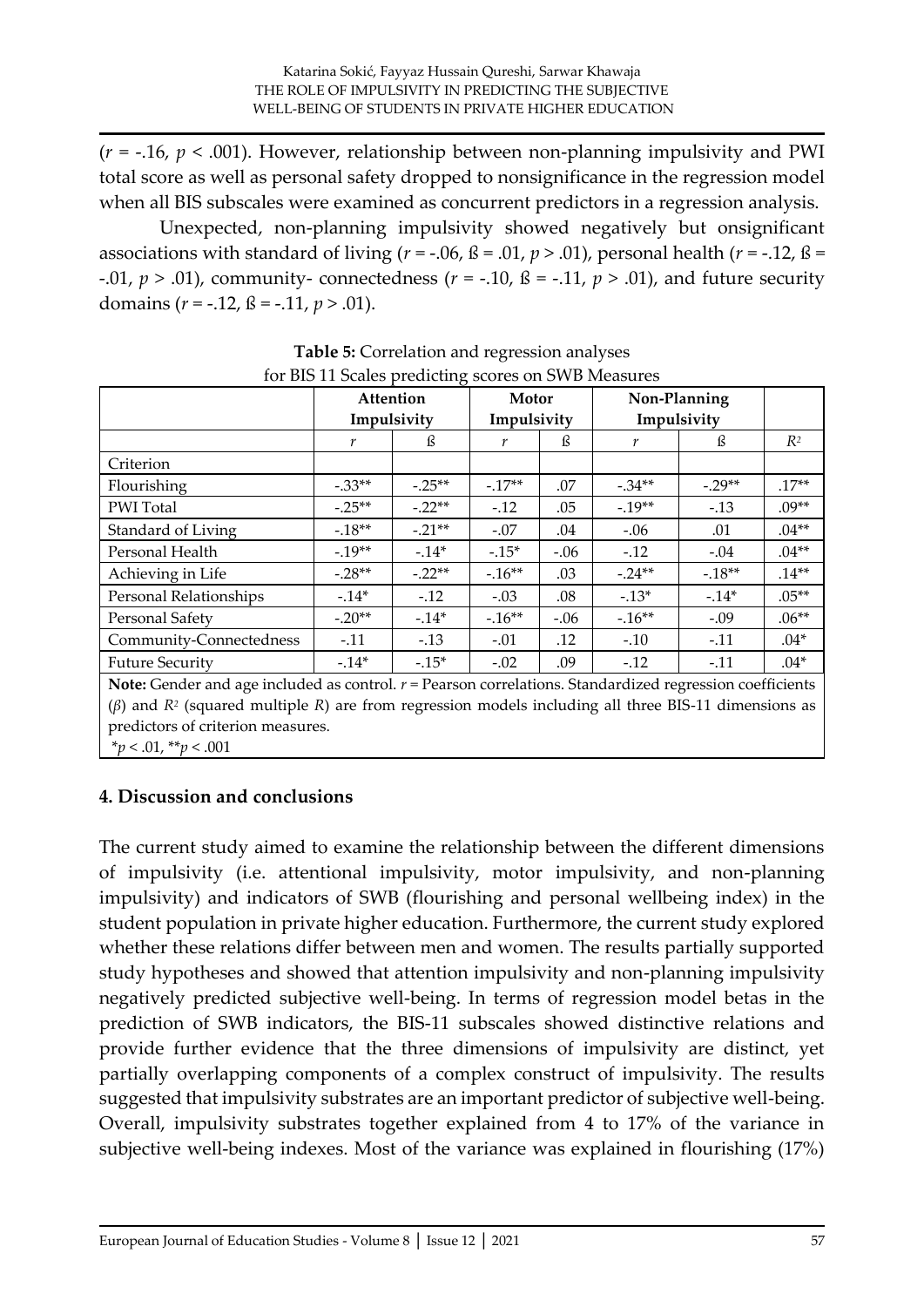and in achieving in life (14 %) which indicates that impulsivity has a strong negative effect on daily functioning and satisfaction with life achievements.

As expected, attention impulsivity predicted low flourishing and low satisfaction with standard of living, personal health, achieving in life, personal safety and future security. However, attention impulsivity was not found to be a negative predictor in explaining satisfaction with personal relationships and satisfaction with communityconnectedness. These findings are consistent with research showing that attention impulsivity associated with indicators of low well-being (Schotanus-Dijkstra et al., 2016) such as high neuroticism (Lange et al., 2017), low academic performance (Lozano et al., 2014), high psychopathy (Malesza & Ostaszewski, 2016), and low impulse control, organization and strategic planning (Spinella, 2005).

Contrary to expectation, motor impulsivity showed only bivariate but not unique relationships with flourishing and satisfaction with personal health, achieving in life, and personal safety. Unexpectedly, on bivariate level, motor impulsivity was unrelated to the standard of living, personal relationships, and community-connectedness. These results are in line with previous studies showing that motor impulsivity was positively related to some indicators of adaptive functioning such as extraversion (Lange et al., 2017), and narcism (Malesza & Ostaszewski, 2016). Motor impulsivity includes sensation-seeking which is associated with positive affect and enjoying oneself. It may be that sensation seeking leads to positive emotions, such as hope and excitement, which then turn into well-being.

As predicted, non-planning impulsivity was found to be uniquely associated with lower subjective flourishing, and lower satisfaction with achieving in life and personal relationships. However, contrary to our prediction, non-planning impulsivity was not a negative predictor satisfaction with standard of living, personal health, personal safety, community- connectedness, and future security. Negative urgency and dysregulation of emotions are some of the fundamental features of non-planning impulsivity. Our results are in line with this, suggesting that non-planning impulsivity is related to lower wellbeing mainly through low self-control and negative emotions which are one of the essential components of SWB (Diener et al., 2010; Hofmann et al., 2014).

With respect to the relationship between gender and impulsivity, in this study there were no significant gender differences on the BIS subscales, thus replicating previous studies done on adult members of the community (e.g. Malesza & Ostaszewski, 2016). Also, gender did not moderate the relationship between BIS subscales and SWB indexes. The present study also demonstrated that the BIS components manifest similarly across gender in relation to indicators of SWB. Results indicated that the relationship between BIS subscales and SWB indexes did not vary across gender, i. e. gender did not moderate the relationship between BIS components and SWB indexes. The results showed that the three components are distinct, yet partially overlapping components of a common construct of impulsivity. BIS subscales differently predicted SWB indexes, thus also suggesting that Barratt's conceptualization of impulsivity has demonstrated discriminative validity.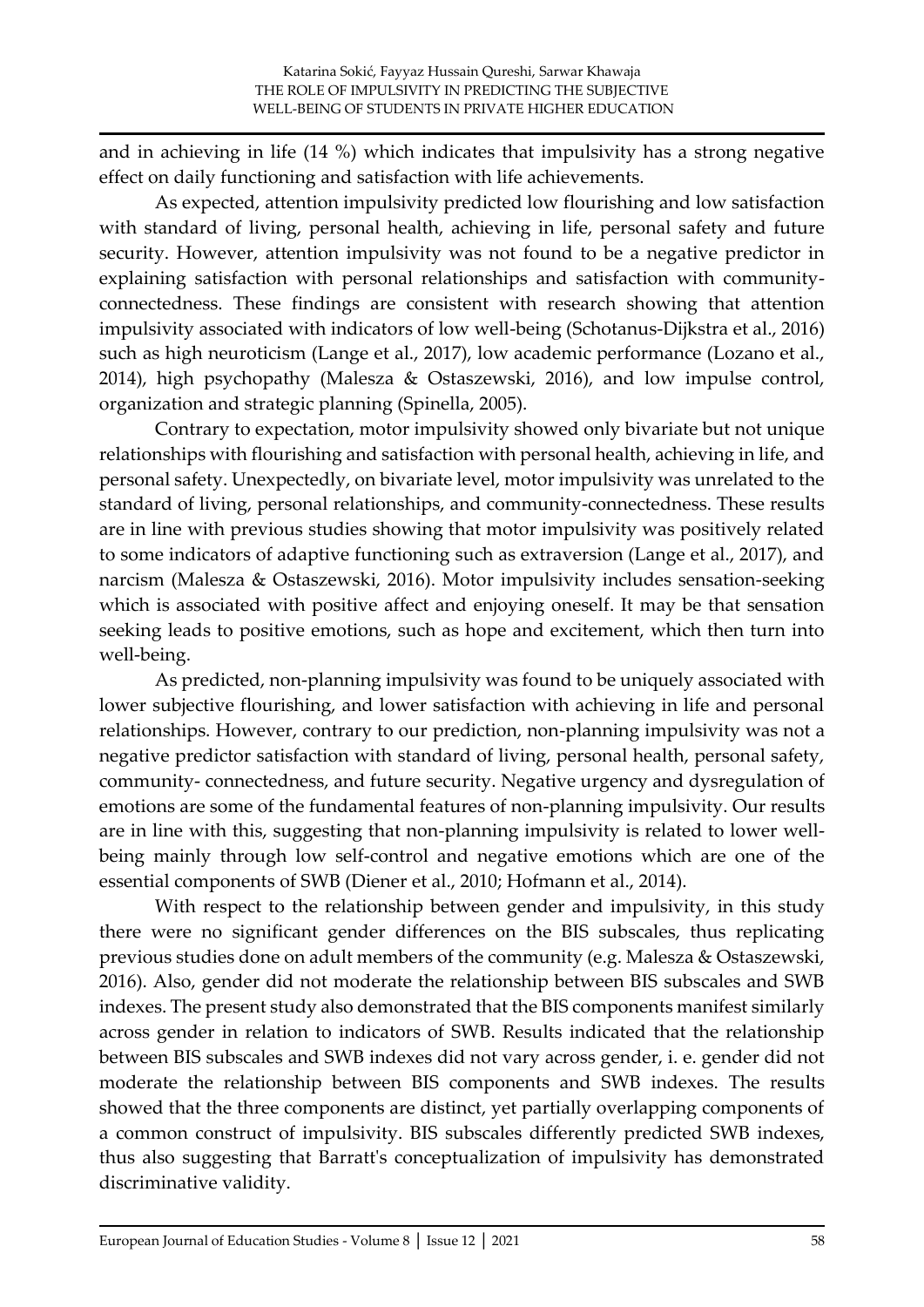In summary, the current study indicated that in both men and women attentional impulsivity is the strongest predictor of low subjective well-being, non-planning impulsivity strongly negatively affects flourishing, and motor impulsivity is not a significant predictor of SWB.

#### **4.1 Limitation and future directions**

Certain limitations must be borne in mind in interpreting findings from this study. The first limitation of this work is the use of a student sample that may not exhibit the full range of impulsivity. Therefore, future studies should also use general population samples and clinical and incarcerated samples. Second, the use of self-report measures is also a limitation given the impact of shared method variance. Using behavioral tasks of impulsivity would be an advance over the current design (e.g., Malesza, 2016). The study is correlational and, therefore, no causal relationships are confirmed. Notwithstanding these limitations, the current study revealed unique predictive relations for the BIS-11 with the SWB indicators, and, thereby providing new insights into the overlap and distinctiveness among the three impulsivity dimensions.

#### **Funding statement**

This research did not receive any specific grant from funding agencies in the public, commercial, or not-for-profit sectors.

#### **Declaration of conflicting interests**

The author declare no potential conflicts of interest with respect to the research, authorship, and/or publication of this article.

#### **About the Authors**

**Dr. Katarina Sokić,** Research Associate at Oxford Business College, PhD (Psychology), MSc in Civil Law.

**Dr. Fayyaz Hussain Qureshi,** Director of Research and Quality Assurance, BA, (Economics and Journalism), BSc (Botany, Zoology and Chemistry), MA (English Literature), MBA (Marketing), MBA (Finance), MSc (Internet Technologies), Doctorate in Marketing, PGD (Organisations Knowledge), Oxford Business College, 65 George Street, Oxford, United Kingdom.

**Sarwar Khawaja,** Chairman Business Development, MBA, LLM; Chairman Business Development, Oxford Business College, 65 George Street, Oxford, United Kingdom.

#### **References**

American Psychiatric Association (2013). Diagnostic and statistical manual of mental disorders 5th Ed. Washington, DC: American Psychiatric Association (text revision).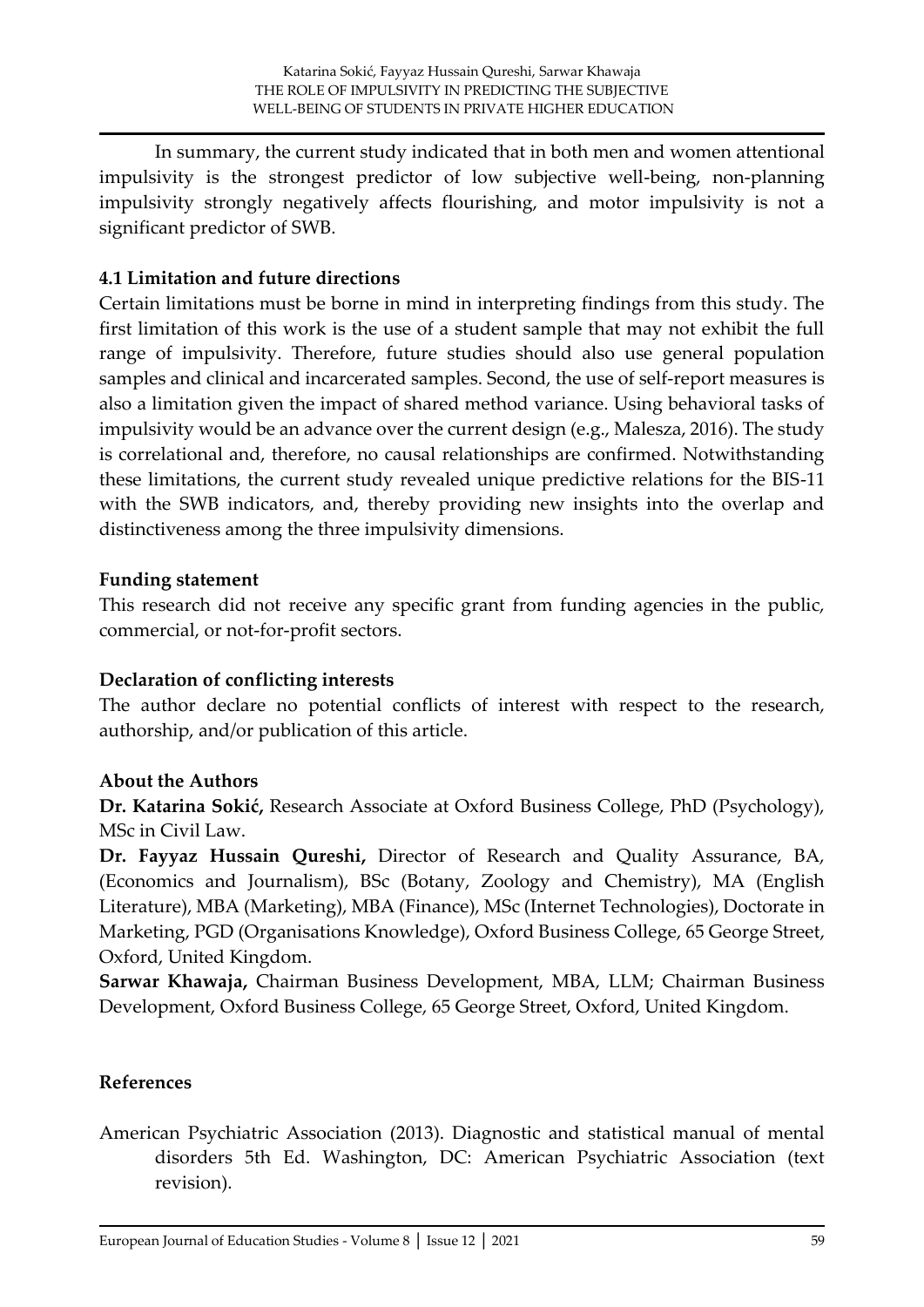- Bakhshani N. (2014). Impulsivity: A Predisposition Toward Risky Behaviors. International Journal of High Risk Behaviors and Addiction, 3(2):e20428. [http://dx.doi.org/10.5812/ijhrba.20428.](http://dx.doi.org/10.5812/ijhrba.20428)
- Barratt, E. S. (1993). Impulsivity: integrating cognitive, behavioral, biological and environmental data. In W. McCowan, J. Johnson, & M. Shure, The impulsive client: theory, research, and treatment. Washington, DC: American Psychological Association
- Blonigen, D. M., Hicks, B., Krueger, R., Patrick, C. J. i Iacono, W. (2005). Psychopathic personality traits: Heritability and genetic overlap with internalizing and externalizing pathology. Psychological Medicine, 35, 637–648. <http://dx.doi.org/10.1017/S0033291704004180>
- Cyders, M. A., Smith, G. T., Spillane, N. S., Fischer, S., Annus, A. M., & Peterson, C. (2007). Integration of Impulsivity and Positive Mood to Predict Risky Behavior : Development and Validation of a Measure of Positive Urgency. Psychological Assessment, 19(1), 107–118.<https://doi.org/10.1037/1040-3590.19.1.107>
- Coccaro, E. F., Lee, R., & Kavoussi, R. J. (2010). Aggression, suicidality, and intermittent explosive disorder: Serotonergic correlates in personality disorder and healthy control subjects. Neuropsychopharmacology, 35(2), 435–444.
- Coccaro, E. F., Posternak, M. A., & Zimmerman, M. (2005). Prevalence and features of intermittent explosive disorder in a clinical setting. Journal of Clinical Psychiatry, 66(10), 1221–1227.
- Diener, E., Lucas, R. E., & Oishi, S. (2002). Subjective well-being: The science of happiness and life satisfaction. In C. R. Snyder & S. J. Lopez (Eds.), The Handbook of Positive Psychology (pp. 213-229). New York: Oxford University Press.
- Diener, E., Scollon, C. N., & Lucas, R. E. (2003). The Evolving Concept of Subjective WellBeing: The Multifaceted Nature of Happiness. Advances in Cell Aging and Gerontology, 15, 187-219. Retrieved from: [http://dx.doi.org/10.1007/978-90-481-](http://dx.doi.org/10.1007/978-90-481-2354-4_4) [2354-4\\_4](http://dx.doi.org/10.1007/978-90-481-2354-4_4)
- Diener, E., Suh, E. M., Lucas, R. E., & Smith, H. L. (1999). Subjective well-being: Three decades of progress. Psychological Bulletin, 125(2), 276–302. <https://doi.org/10.1037/0033-2909.125.2.276>
- Diener, E., Wirtz, D., Tov, W., Kim-Prieto, C., Choi, D. won, Oishi, S., & Biswas-Diener, R. (2010). New well-being measures: Short scales to assess flourishing and positive and negative feelings. Social Indicators Research, 97(2), 143–156. <https://doi.org/10.1007/s11205-009-9493-y>
- Demir, M. (2010). Close relationships and happiness among emerging adults. Journal of Happiness Studies, 11(3), 293–313.<https://doi.org/10.1007/s10902-009-9141-x>
- Dom, G., Hulstijn, W., & Sabbe, B. (2006). Differences in impulsivity and sensation seeking between early- and late-onset alcoholics. Addictive Behaviors, 31(2), 298– 308.<https://doi.org/10.1016/j.addbeh.2005.05.009>
- Dougherty, D. M., Mathias, C. W., Marsh, D. M., Papageorgiou, T. D., Swann, A. C., & Moeller, F. G. (2004). Laboratory Measured Behavioral Impulsivity Relates to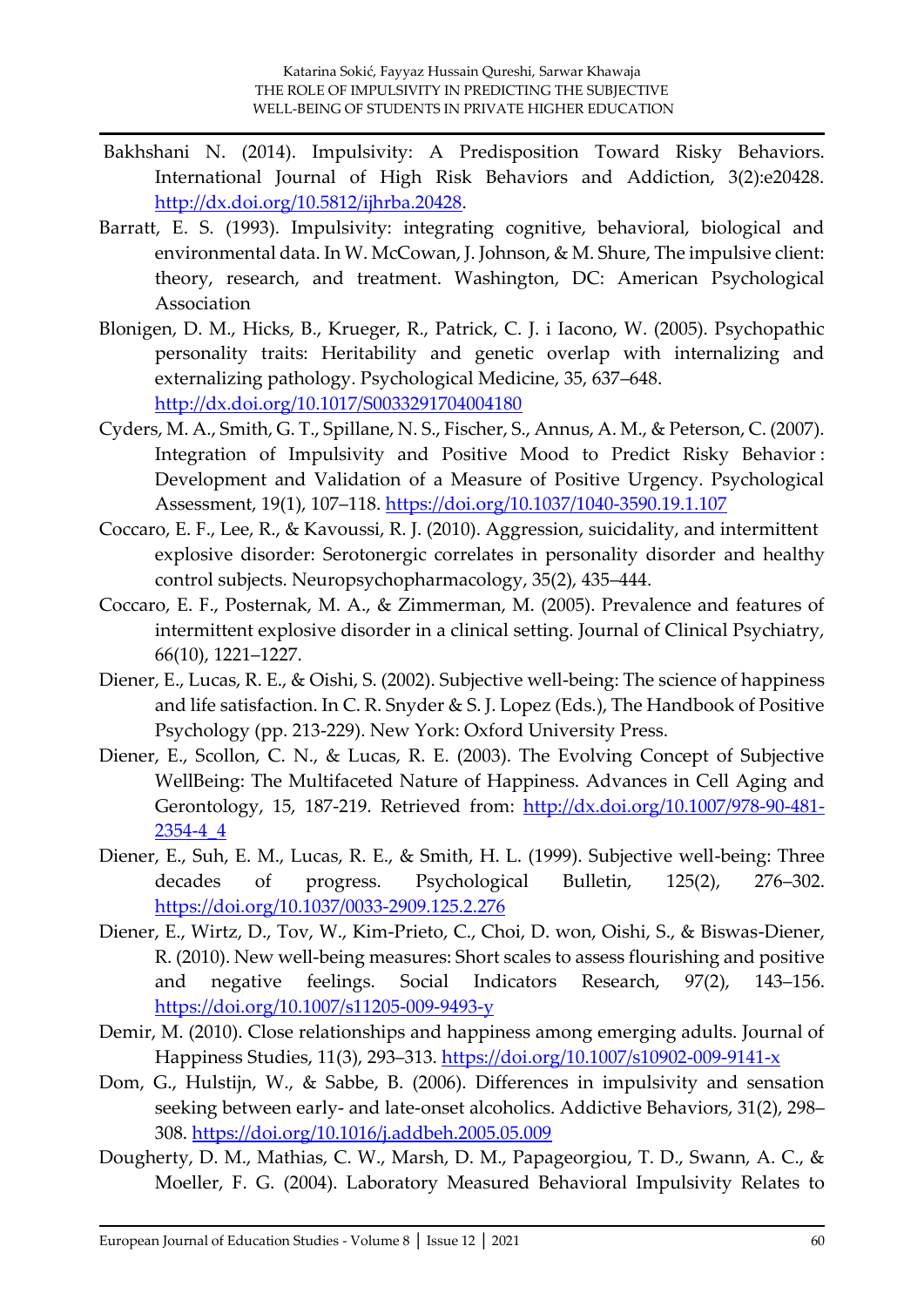Suicide Attempt History. Suicide and Life-Threatening Behavior, 34(4), 374–385. <https://doi.org/10.1521/suli.34.4.374.53738>

- Eronen, M., Hakola, P., & Tiihonen, J. (1996). Mental disorders and homicidal behavior in Finland. Archives of General Psychiatry, 53(6), 497–501.
- Fredrickson, B. L. (1998). What good are positive emotions? Review of General Psychology. Review of General Psychology, 2(3), 300–319. <https://doi.org/10.1037/1089-2680.2.3.300>
- Gatner, D. T., Douglas, K. S., & Hart, S. D. (2016). Examining the Incremental and Interactive Effects of Boldness with Meanness and Disinhibition Within the Triarchic Model of Psychopathy. Personality Disorders: Theory, Research, and Treatment, 7(3), 259–268.<https://doi.org/10.1037/per0000182>
- Goodwin, B. C., Browne, M., Hing, N., & Russell, A. M. T. (2017). Applying a revised twofactor model of impulsivity to predict health behaviour and well-being. Personality and Individual Differences, 111, 250–255. <https://doi.org/10.1016/j.paid.2017.02.029>
- Goodwin, B. C., Browne, M., Rockloff, M., & Loxton, N. (2016). Differential Effects of Reward Drive and Rash Impulsivity on the Consumption of a Range of Hedonic Stimuli. Journal of Behavioral Addictions, 5(2), 192–203. <https://doi.org/10.1556/2006.5.2016.047>
- Hecht, L. K., & Latzman, R. D. (2015). Revealing the nuanced associations between facets of trait impulsivity and reactive and proactive aggression. Personality and Individual Differences, 83, 192–197. doi:10.1016/j.paid.2015.04.021
- Hofmann, W., Luhmann, M., Fisher, R. R., Vohs, K. D., & Baumeister, R. F. (2014). Yes, But Are They Happy? Effects of Trait Self-Control on Affective Well-Being and Life Satisfaction. Journal of Personality, 82(4), 265–277. <https://doi.org/10.1111/jopy.12050>
- Houston, R. J., Stanford, M. S., Villemarette Pittman, N. R., Conklin, S. M., & Helfritz, L. E. (2003). Neurobiological Correlates and Clinical Implications of Aggressive Subtypes. Journal of Forensic Neuropsychology, 3(4), 67–87. [https://doi.org/10.1300/J151v03n04\\_05](https://doi.org/10.1300/J151v03n04_05)
- Krueger, R. F., Markon, K. E., Patrick, C. J., Benning, S. D. i Kramer, M. (2007). Linking antisocial behavior, substance use, and personality: An integrative quantitative model of the adult externalizing spectrum. Journal of Abnormal Psychology, 116, 645–666.<https://doi.org/10.1037/0021-843X.116.4.645>
- Lane, S. D., Moeller, F. G., Steinberg, J. L., Buzby, M., Kosten, T. R. (2007). Performance of Cocaine Dependent Individuals and Controls on a Response Inhibition Task with Varying Levels of Difficulty. The American Journal of Drug and Alcohol Abuse, 33(5), 717-726.<https://doi.org/10.1080/00952990701522724>
- Lange, F., Wagner, A., Müller, A., & Eggert, F. (2017). Subscales of the Barratt Impulsiveness Scale differentially relate to the Big Five factors of personality. Scandinavian Journal of Psychology, 58(3), 254–259. <https://doi.org/10.1111/sjop.12359>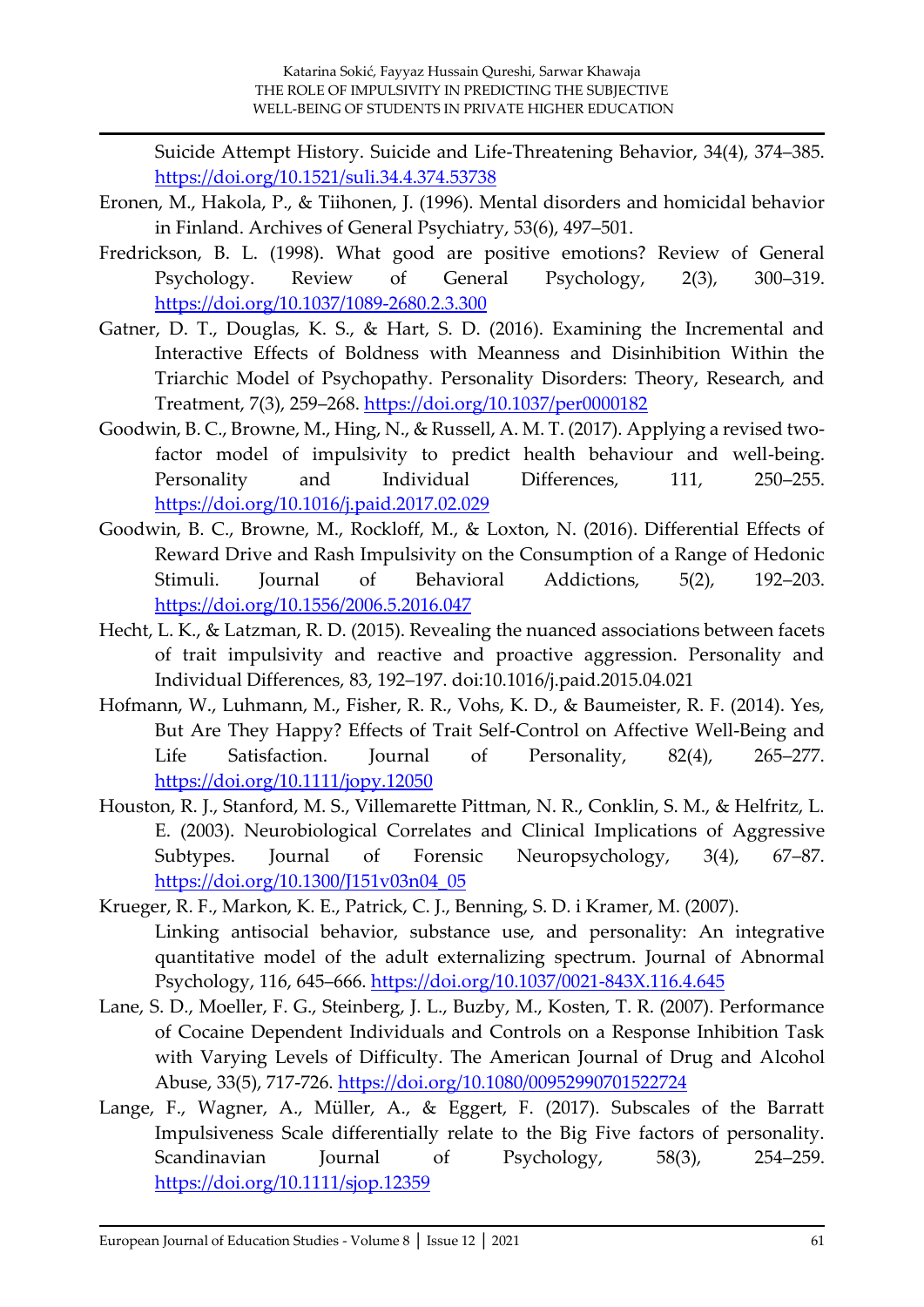- Loxton, N. J., & Dawe, S. (2001). Alcohol abuse and dysfunctional eating in adolescent girls: The influence of individual differences in sensitivity to reward and punishment. International Journal of Eating Disorders, 29(4), 455–462. <https://doi.org/10.1002/eat.1042>
- Lozano, J. H., Gordillo, F., & Pérez, M. A. (2014). Impulsivity, intelligence, and academic performance: Testing the interaction hypothesis. Personality and Individual Differences, 61–62, 63–68.<https://doi.org/10.1016/j.paid.2014.01.013>
- Malesza, M., & Ostaszewski, P. (2016). Dark side of impulsivity Associations between the Dark Triad, self-report and behavioral measures of impulsivity. Personality and Individual Differences, 88, 197–201.<https://doi.org/10.1016/j.paid.2015.09.016>
- Maneiro, L., Gómez-Fraguela, J. A., Cutrín, O., & Romero, E. (2017). Impulsivity traits as correlates of antisocial behaviour in adolescents. Personality and Individual Differences, 104, 417–422.<https://doi.org/10.1016/j.paid.2016.08.045>
- Moeller, F. G., Barratt, E. S., Dougherty, D. M., Schmitz, J. M., & Swann, A. C. (2001). Psychiatric aspects of impulsivity. American Journal of Psychiatry, 158, 1783–1793. <https://doi.org/10.1176/appi.ajp.158.11.1783>
- Patrick, C. J., & Drislane, L. E. (2015). Triarchic Model of Psychopathy: Origins, Operationalizations, and Observed Linkages with Personality and General Psychopathology. Journal of Personality, 83(6), 627–643. <https://doi.org/10.1111/jopy.12119>
- Patrick, C. J. & Bernat, E. M. (2009). Neurobiology of psychopathy: A two-process theory. U: G. G. Berntson i J. T. Cacioppo (Ur.), Handbook of neuroscience for the behavioral sciences (str. 1110–1131). New York: John Wiley i Sons.
- Patrick, C. J., Fowles, D. C., & Krueger, R. F. (2009). Triarchic conceptualization of psychopathy: Developmental origins of disinhibition, boldness, and meanness. Development and Psychopathology, 21, 913–938. <http://dx.doi:10.1017/S0954579409000492>
- Patton, J. H., Stanford, M. S., & Barratt, E. S. (1995). Factor structure of the barratt impulsiveness scale. Journal of Clinical Psychology, 51(6), 768–774. [https://doi.org/10.1002/1097-4679\(199511\)51:6%3C768::aid](https://doi.org/10.1002/1097-4679(199511)51:6%3C768::aid-jclp2270510607%3E3.0.co;2-1)[jclp2270510607%3E3.0.co;2-1](https://doi.org/10.1002/1097-4679(199511)51:6%3C768::aid-jclp2270510607%3E3.0.co;2-1)
- Paulhus, D. L., & Williams, K. M. (2002). the Dark Triad: Narcissism, Psychopathy, and Machiavellianism As Predictors of Entrepreneurial Entry (Summary). Journal of Research in Personality, 36, 556–563. [https://doi.org/10.1016/S0092-6566\(02\)00505-](https://doi.org/10.1016/S0092-6566(02)00505-6) [6](https://doi.org/10.1016/S0092-6566(02)00505-6)
- Pavot, W., & Diener, E. (2008). The Satisfaction With Life Scale and the emerging construct of life satisfaction. Journal of Positive Psychology, 3(2), 137–152. <https://doi.org/10.1080/17439760701756946>
- Rodriguez-Jimenez, R., Avila, C., Jimenez-Arriero, M. A., Ponce, G., Monasor, R., Jimenez, M., et al. (2006). Impulsivity and sustained attention in pathological gamblers: Influence of childhood ADHD history. Journal of Gambling Studies, 22, 451–461.<https://doi.org/10.1007/s10899-006-9028-2>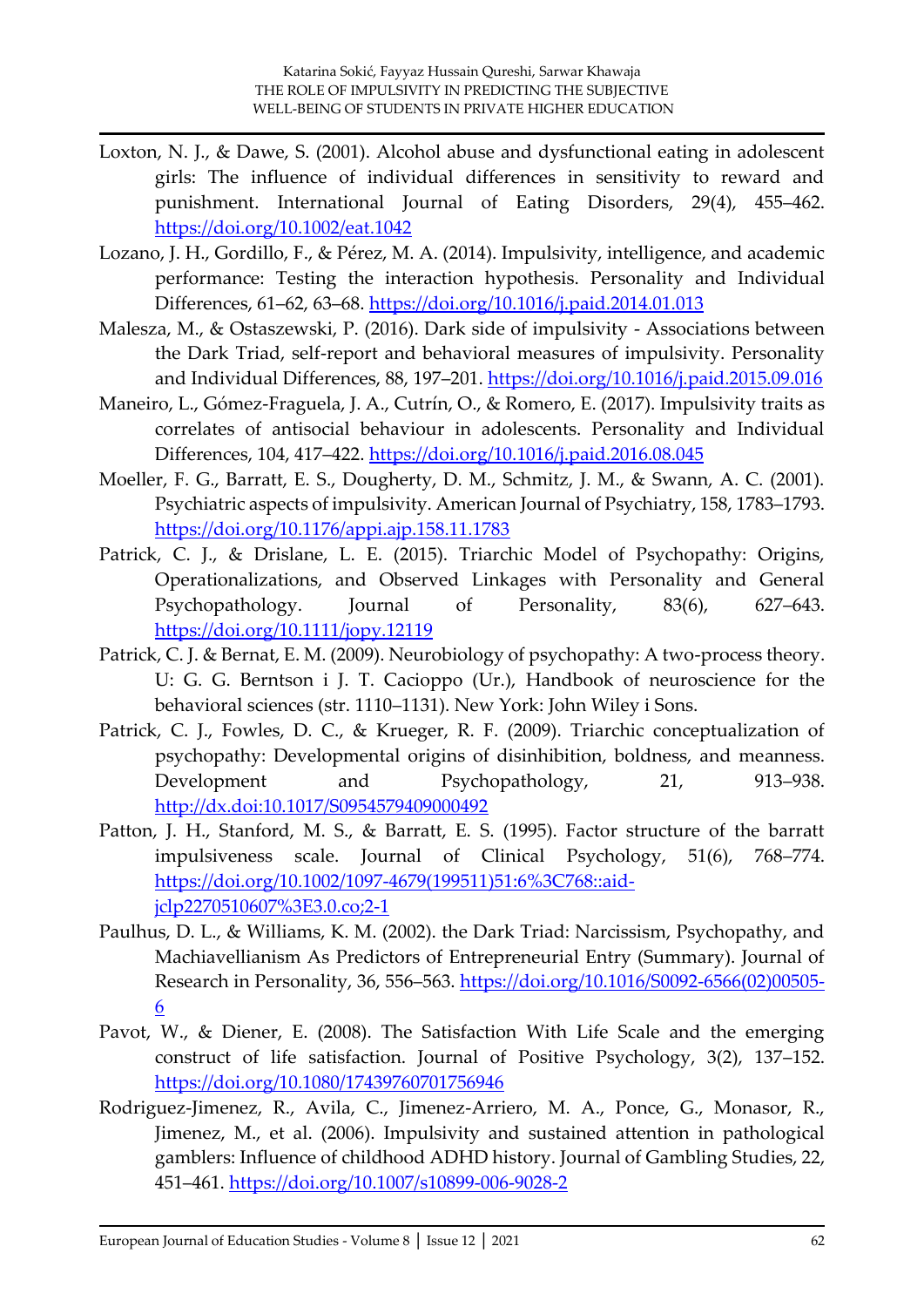- Qureshi, F. H. & Khawaja, S. (2021). The Growth of Private Higher Education: An Overview in the Context of Liberalisation, Privatisation and Marketisation. European Journal of Education Studies, 8 (9), 171-186. <http://dx.doi.org/10.46827/ejes.v8i9.3896>
- Qureshi, F. H., Khawaja, S., & Zia, T. (2020). Mature undergraduate students' satisfaction with online teaching during the COVID-19. European Journal of Education Studies, 7 (12), 456-475.<http://dx.doi.org/10.46827/ejes.v7i12.3440>
- Schotanus-Dijkstra, M., Pieterse, M. E., Drossaert, C. H. C., Westerhof, G. J., de Graaf, R., ten Have, M., … Bohlmeijer, E. T. (2016). What Factors are Associated with Flourishing? Results from a Large Representative National Sample. Journal of Happiness Studies, 17(4), 1351–1370.<https://doi.org/10.1007/s10902-015-9647-3>
- Skinner, M. D., Aubin, H. J., & Berlin, I. (2004). Impulsivity in smoking, nonsmoking, and ex-smoking alcoholics. Addictive Behaviors, 29(5), 973–978. <https://doi.org/10.1016/j.addbeh.2004.02.045>
- Smith, P., Waterman, M., & Ward, N. (2006). Driving aggression in forensic and nonforensic populations: Relationships to self-reported levels of aggression, anger and impulsivity. British Journal of Psychology, 97(3), 387–403. <https://doi.org/10.1348/000712605X79111>
- Sokić, K., Korkut, D., Šestanović, A.(2019). Relationship between Impulsivity, Value Orientations and Impulsive Buying. Managing Global Transitions, 18(3), 195-210. <https://doi.org/10.26493/1854-6935.18.195-210>
- Sokić, K. (2017). Examination of the Triarchic model of psychopathy. Unpublishead doctoral thesis. University of Zagreb, Croatia, Faculty of Humanities and Social Sciences. Retrived from:<http://darhiv.ffzg.unizg.hr/id/eprint/9239/>
- Sophia, B. E. C., Tavares, H., Berti, M. P., Pereira, A. P., Lorena, A., Mello, C., … Zilberman, M. L. (2009). Pathological Love : and Romantic Relationship. CNS Spectrums, (May), 268–274.<https://doi.org/10.1017/S1092852900025438>
- Sperry, S. H., Lynam, D. R., Walsh, M. A., Horton, L. E., & Kwapil, T. R. (2016). Examining the multidimensional structure of impulsivity in daily life. Personality and Individual Differences, 94, 153–158. doi:10.1016/j.paid.2016.01.018
- Spinella, M. (2005). Self-rated executive function: Development of the executive function index. International Journal of Neuroscience, 115(5), 649–667. <https://doi.org/10.1080/00207450590524304>
- Spinella, M. (2007). Normative data and a short form of the Barratt Impulsiveness Scale. International Journal of Neuroscience, 117(3), 359–368. <https://doi.org/10.1080/00207450600588881>
- Stanford, M. S., Mathias, C. W., Dougherty, D. M., Lake, S. L., Anderson, N. E., & Patton, J. H. (2009). Fifty years of the Barratt Impulsiveness Scale: An update and review. Personality and Individual Differences, 47(5), 385–395. <https://doi.org/10.1016/j.paid.2009.04.008>
- Swann, A. C., Dougherty, D. M., Pazzaglia, P. J., Pham, M., Steinberg, J. L., & Moeller, F. G. (2005). Increased impulsivity associated with severity of suicide attempt history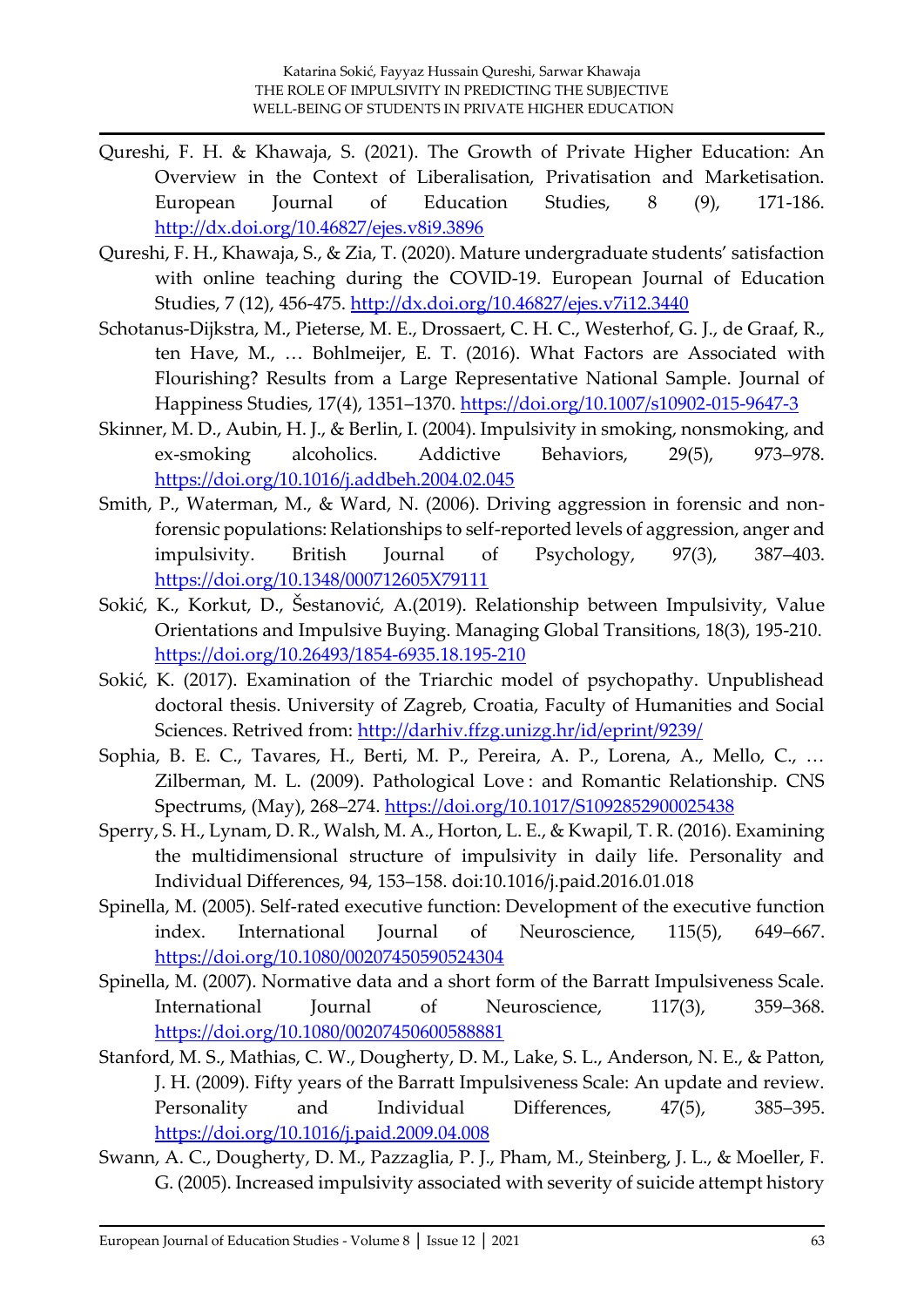in patients with bipolar disorder. American Journal of Psychiatry, 162(9), 1680– 1687.<https://doi.org/10.1176/appi.ajp.162.9.1680>

- Swann, A. C., Steinberg, J. L., Lijffijt, M., & Moeller, F. G. (2008). Impulsivity: Differential relationship to depression and mania in bipolar disorder. Journal of Affective Disorders, 106(3), 241–248.<https://doi.org/10.1016/j.jad.2007.07.011>
- Tan, K., Jarnecke, A. M., & South, S. C. (2017). Impulsivity, communication, and marital satisfaction in newlywed couples. Personal Relationships, 24(2), 423–439. <https://doi.org/10.1111/pere.12190>
- Van Den Eynde, F., Senturk, V., Naudts, K., Vogels, C., Bernagie, K., Thas, O., … Audenaert, K. (2008). Efficacy of quetiapine for impulsivity and affective symptoms in borderline personality disorder. Journal of Clinical Psychopharmacology, 28(2), 28(2), 147–155. <https://doi.org/10.1097/JCP.0b013e318166c4bf>
- Vigil-Coleṭ, A., & Morales-Vives, F. (2005). How Impulsivity is Related to Intelligence and Academic Achievement. The Spanish Journal of Psychology, 8(2), 199-204. <https://doi.org/10.1017/S1138741600005072>
- Whiteside, S. P., & Lynam, D. R. (2001). The Five Factor Model and impulsivity : Using a structural model of personality to understand impulsivity The Five Factor Model and impulsivity: using a structural model of personality to understand impulsivity, Personality and Individual Differences, 30(4), 669–689. [https://doi.org/10.1016/S0191-8869\(00\)00064-7](https://doi.org/10.1016/S0191-8869(00)00064-7)
- Xia, L., Gu, R., Zhang, D., & Luo, Y. (2017). Anxious Individuals Are Impulsive Decision-Makers in the Delay Discounting Task: An ERP Study. Frontiers in Behavioral Neuroscience, 11(January), 1–11.<https://doi.org/10.3389/fnbeh.2017.00005>
- Young, S. E., Stallings, M. C., Corley, R. P., Krauter, K. S. i Hewitt, J. K. (2000). Genetic and environmental influences on behavioral disinhibition. American Journal of Medical Genetics (Neuropsychiatric Genetics), 96(5), 684–695.